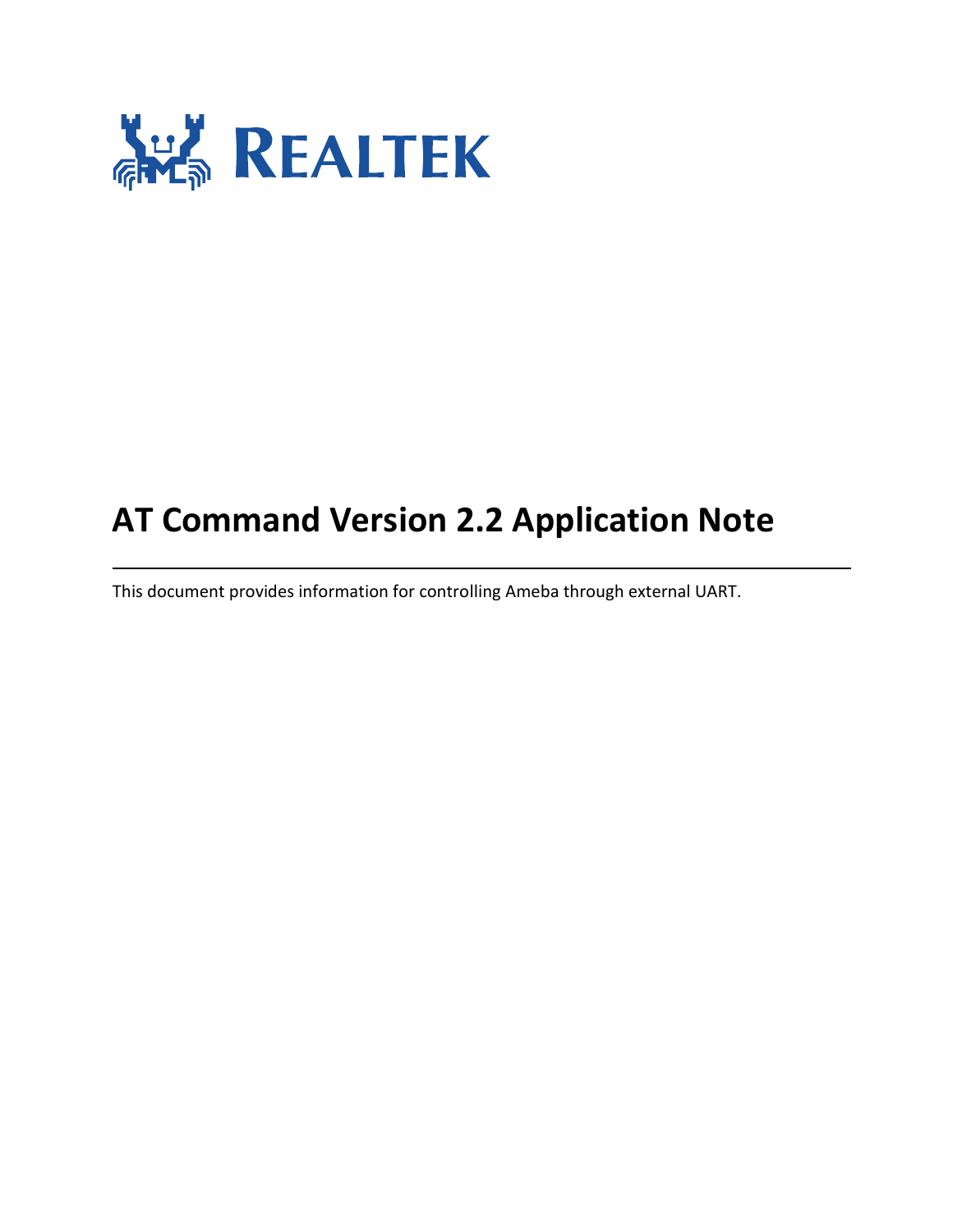

#### **Table of Contents**

| $\mathbf{1}$   |      |  |  |  |
|----------------|------|--|--|--|
|                | 1.1  |  |  |  |
|                | 1.2  |  |  |  |
|                | 1.3  |  |  |  |
|                | 1.4  |  |  |  |
| $\overline{2}$ | 2.1  |  |  |  |
|                | 2.2  |  |  |  |
|                | 2.3  |  |  |  |
|                | 2.4  |  |  |  |
|                | 2.5  |  |  |  |
|                | 2.6  |  |  |  |
|                | 2.7  |  |  |  |
|                | 2.8  |  |  |  |
|                | 2.9  |  |  |  |
|                | 2.10 |  |  |  |
|                | 2.11 |  |  |  |
|                | 2.12 |  |  |  |
| 3              | 3.1  |  |  |  |
|                | 3.2  |  |  |  |
|                | 3.3  |  |  |  |
|                | 3.4  |  |  |  |
|                | 3.5  |  |  |  |
|                | 3.6  |  |  |  |
|                | 3.7  |  |  |  |
|                | 3.8  |  |  |  |
|                | 3.9  |  |  |  |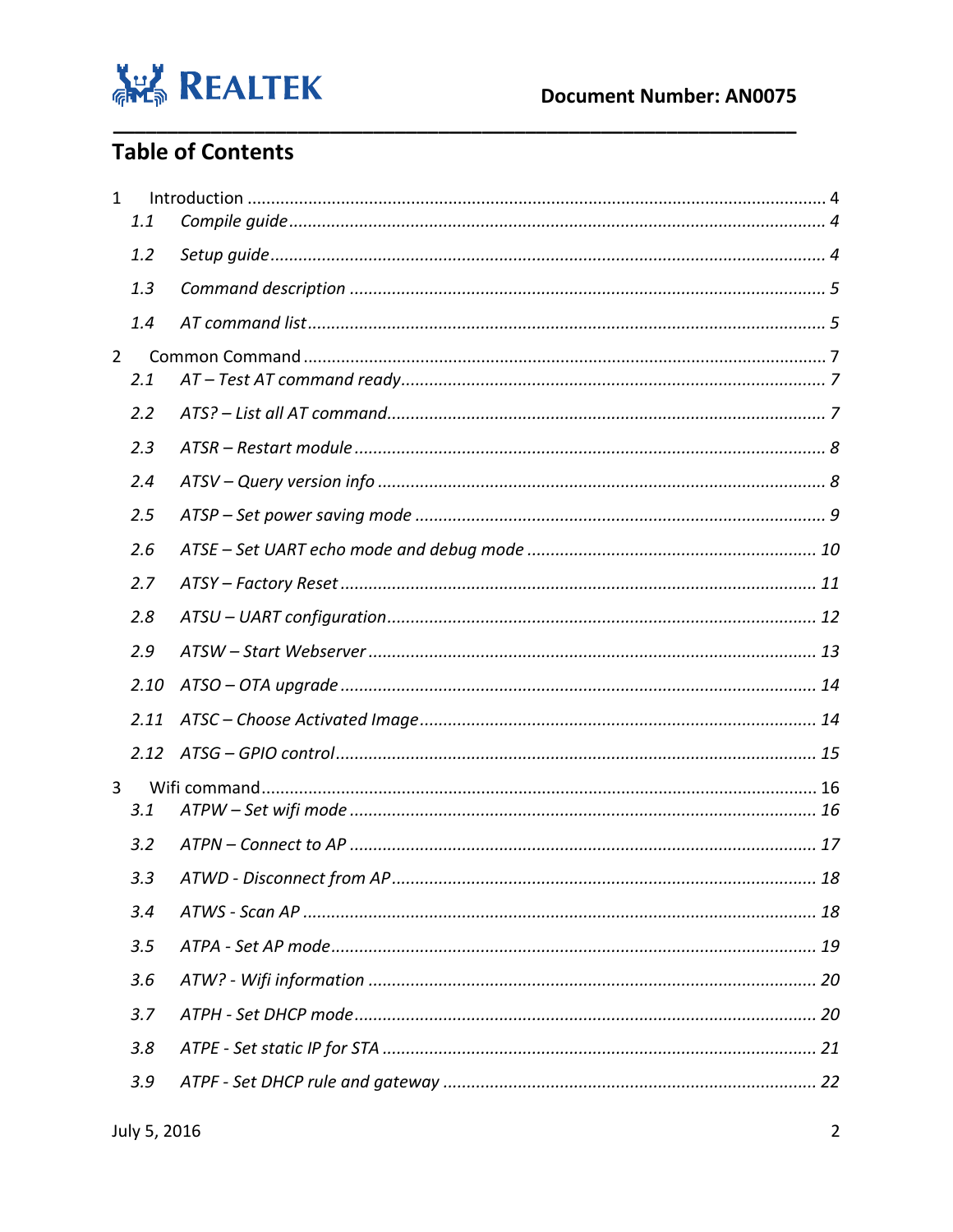

|                | 3.10 |  |
|----------------|------|--|
|                | 3.11 |  |
|                |      |  |
| $\overline{4}$ | 4.1  |  |
|                | 4.2  |  |
|                | 4.3  |  |
|                | 4.4  |  |
|                | 4.5  |  |
|                | 4.6  |  |
|                | 4.7  |  |
|                | 4.8  |  |
|                | 4.9  |  |
|                | 4.10 |  |
|                | 4.11 |  |
|                | 4.12 |  |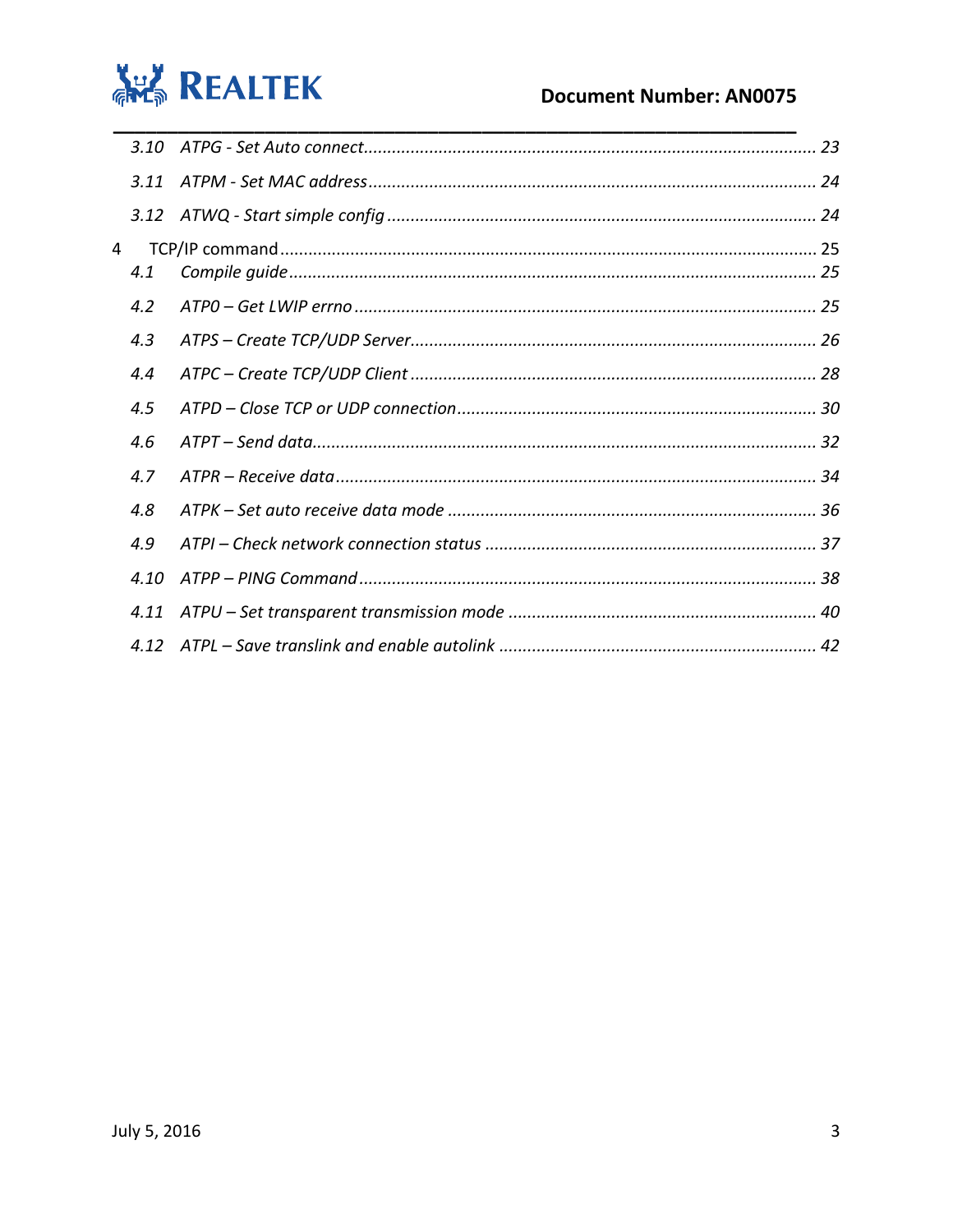



# <span id="page-3-1"></span><span id="page-3-0"></span>**1 Introduction**

# **1.1 Compile guide**

To use this version AT command, please configure **CONFIG\_EXAMPLE\_UART\_ATCMD** to 1 in platform\_opts.h.

**\_\_\_\_\_\_\_\_\_\_\_\_\_\_\_\_\_\_\_\_\_\_\_\_\_\_\_\_\_\_\_\_\_\_\_\_\_\_\_\_\_\_\_\_\_\_\_\_\_\_\_\_\_\_\_\_\_\_\_\_\_\_\_**

## **1.2 Setup guide**

<span id="page-3-2"></span>To use this version AT command, it should use UART2 but not default log uart.

| I UART |                                        | UART2 TX   UART2 RX   UART2 RTS   UART2 CTS |           |
|--------|----------------------------------------|---------------------------------------------|-----------|
|        | Pin name   GPIOA 4   GPIOA 0   GPIOA 2 |                                             | I GPIOA 1 |

Teraterm console settings as below:

| Port:                                                     | COM27<br>OΚ     |  |  |
|-----------------------------------------------------------|-----------------|--|--|
| Baud rate:                                                | 38400           |  |  |
| Data:                                                     | Cancel<br>8 bit |  |  |
| Parity:                                                   | none            |  |  |
| Stop:                                                     | Help<br>1 bit   |  |  |
| Flow control:                                             | none            |  |  |
| <b>Transmit delay</b><br>0<br>0<br>msec/char<br>msec/line |                 |  |  |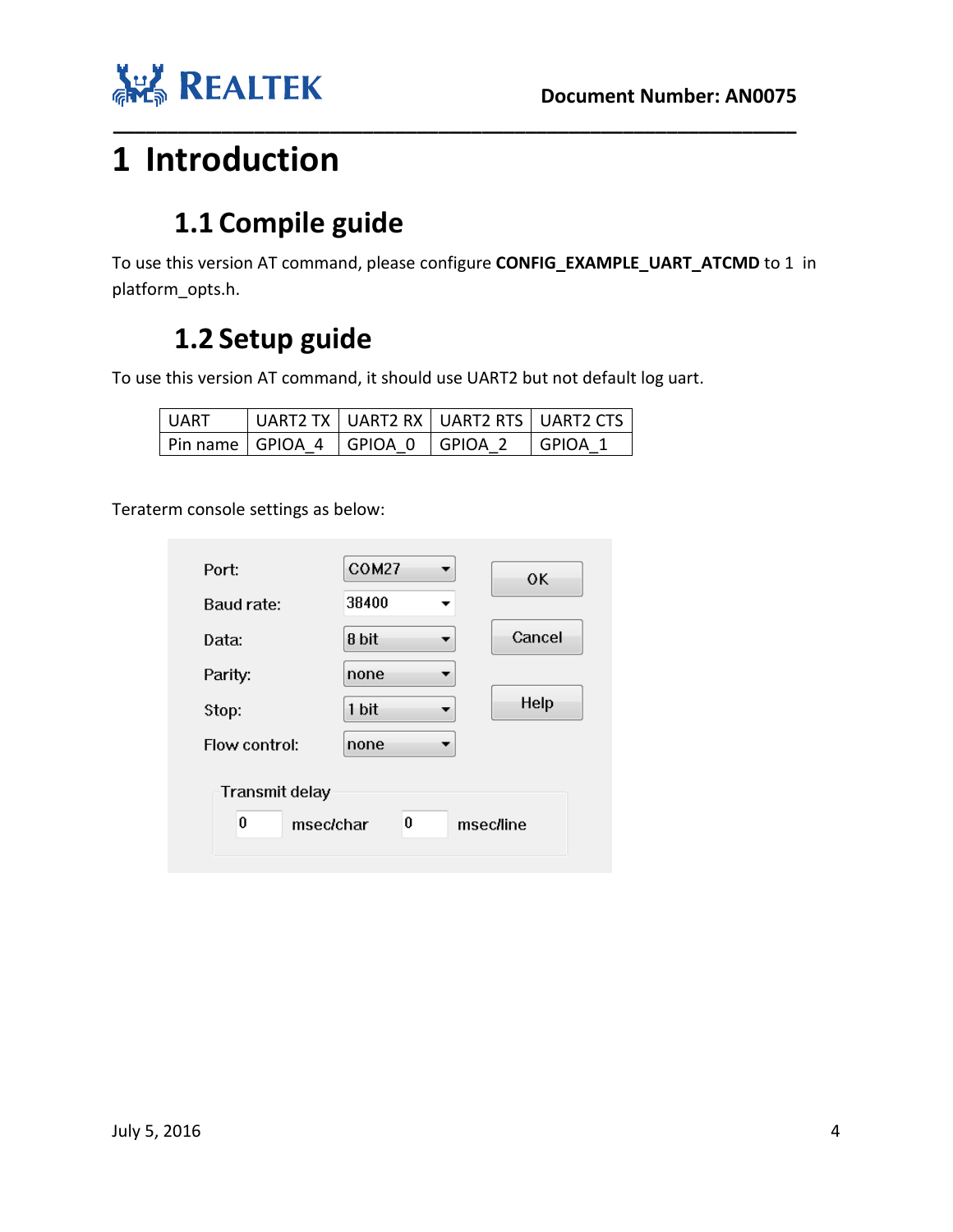

#### **1.3 Command description**

1. Comma (,), quotation marks (" "), square brackets ([ ]) and backslash (\) are used as delimiter in this version AT command, so if they are needed, use escape character "\". For example, if need to input "[", it should be "\[" instead.

<span id="page-4-0"></span>**\_\_\_\_\_\_\_\_\_\_\_\_\_\_\_\_\_\_\_\_\_\_\_\_\_\_\_\_\_\_\_\_\_\_\_\_\_\_\_\_\_\_\_\_\_\_\_\_\_\_\_\_\_\_\_\_\_\_\_\_\_\_\_**

2. Every normal command should end with "\n", except data command (refer to section 4.6).

#### **1.4 AT command list**

<span id="page-4-1"></span>

| <b>Description</b>        | <b>AT Command</b> |  |
|---------------------------|-------------------|--|
| <b>Common command</b>     |                   |  |
| Test AT command ready     | AT                |  |
| Print all AT command      | ATS?              |  |
| Restart module            | <b>ATSR</b>       |  |
| Query version info        | <b>ATSV</b>       |  |
| Set power saving mode     | <b>ATSP</b>       |  |
| Set AT commands echo mode | <b>ATSE</b>       |  |
| <b>Factory Reset</b>      | <b>ATSY</b>       |  |
| <b>UART</b> configuration | <b>ATSU</b>       |  |
| Start web server          | <b>ATSW</b>       |  |
| OTA upgrade               | <b>ATSO</b>       |  |
| Choose activated image    | <b>ATSC</b>       |  |
| <b>GPIO</b> control       | <b>ATSG</b>       |  |
| <b>Wifi command</b>       |                   |  |
| Set wifi mode             | <b>ATPW</b>       |  |
| Connect to AP (STA mode)  | <b>ATPN</b>       |  |
| <b>Disconnect from AP</b> | <b>ATWD</b>       |  |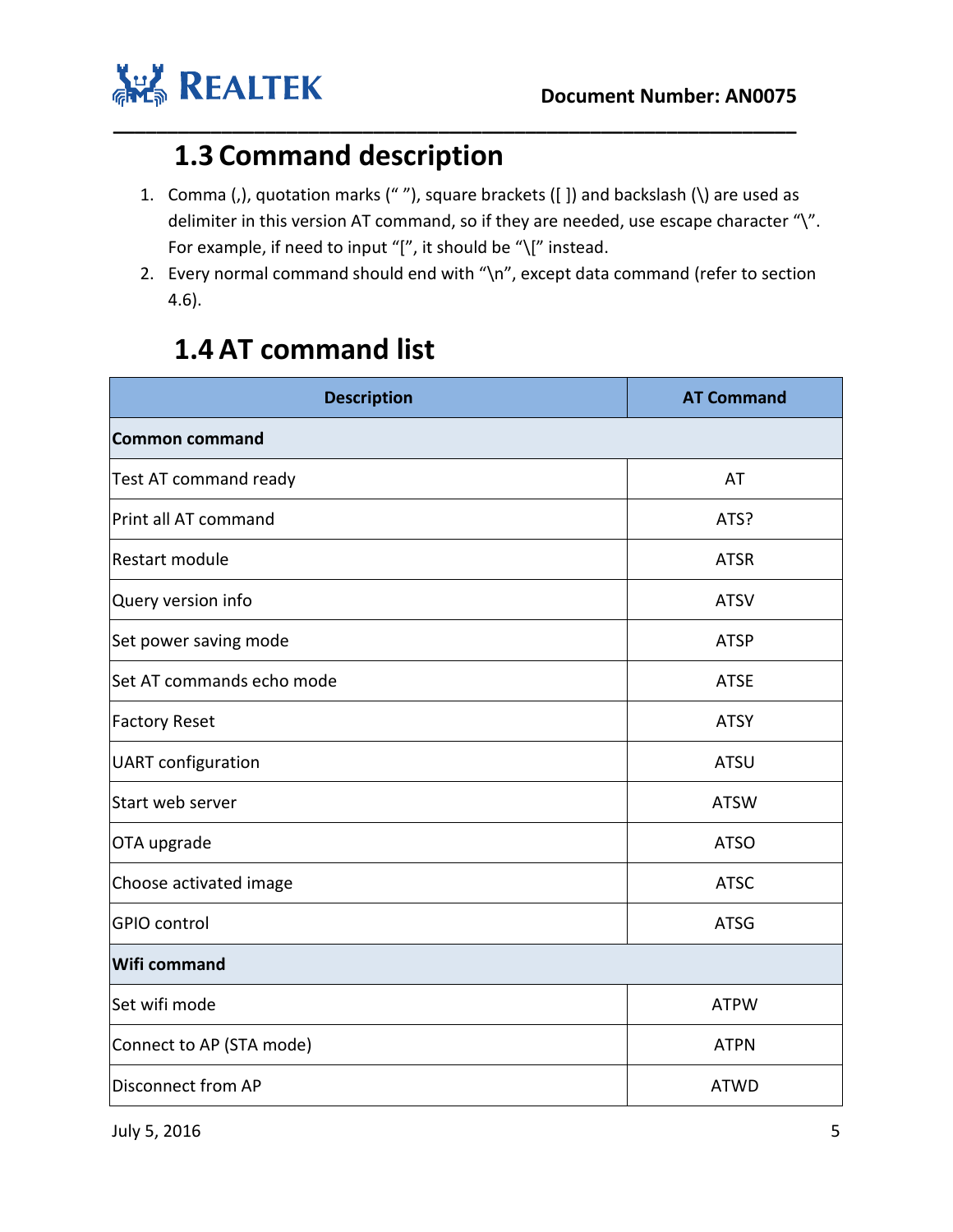

#### **Document Number: AN0075**

| Scan AP                             | <b>ATWS</b>      |
|-------------------------------------|------------------|
| Set AP mode                         | <b>ATPA</b>      |
| Wifi information                    | ATW?             |
| Set DHCP mode                       | <b>ATPH</b>      |
| Set static IP for STA               | <b>ATPE</b>      |
| Set static IP for AP, and DHCP rule | <b>ATPF</b>      |
| Set Auto connect                    | <b>ATPG</b>      |
| Set MAC address                     | <b>ATPM</b>      |
| Start simple config                 | <b>ATWQ</b>      |
| <b>TCPIP command</b>                |                  |
| Check network connection status     | <b>ATPI</b>      |
| Get errno                           | ATP <sub>0</sub> |
| <b>TCP/UDP Server</b>               | <b>ATPS</b>      |
| <b>TCP/UDP Client</b>               | <b>ATPC</b>      |
| Close TCP or UDP connection         | <b>ATPD</b>      |
| Send packet                         | <b>ATPT</b>      |
| Receive packet                      | <b>ATPR</b>      |
| Enable auto receive data mode       | <b>ATPK</b>      |
| Ping                                | <b>ATPP</b>      |
| Set transparent transmission mode   | <b>ATPU</b>      |
| Save translink and enable autolink  | <b>ATPL</b>      |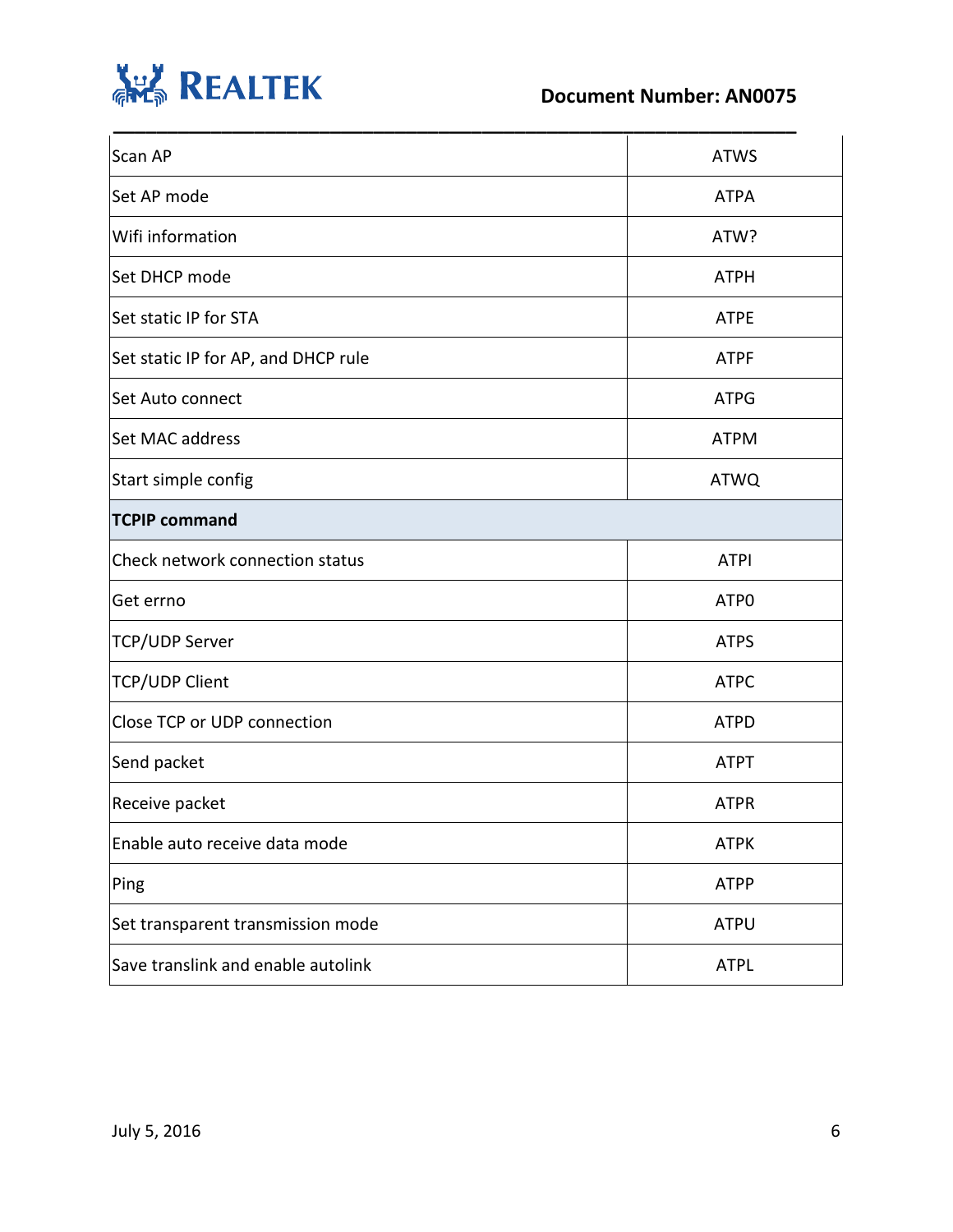

# <span id="page-6-1"></span><span id="page-6-0"></span>**2 Common Command**

### **2.1 AT – Test AT command ready**

| <b>AT</b>   |                                                       |  |
|-------------|-------------------------------------------------------|--|
| Description | This command is used to test system boot successfully |  |
| Response    | [[AT] OK                                              |  |

**\_\_\_\_\_\_\_\_\_\_\_\_\_\_\_\_\_\_\_\_\_\_\_\_\_\_\_\_\_\_\_\_\_\_\_\_\_\_\_\_\_\_\_\_\_\_\_\_\_\_\_\_\_\_\_\_\_\_\_\_\_\_\_**

#### **2.2 ATS? – List all AT command**

<span id="page-6-2"></span>

| ATS?                |                                                                                   |  |  |
|---------------------|-----------------------------------------------------------------------------------|--|--|
| Description         | This command will list all usable AT command                                      |  |  |
| Response            | [ATS?]<br><command list=""/><br>[[ATS?] OK<br>[ATS?] ERROR: <error no=""></error> |  |  |
| <b>Error Number</b> | 1: get command list fail                                                          |  |  |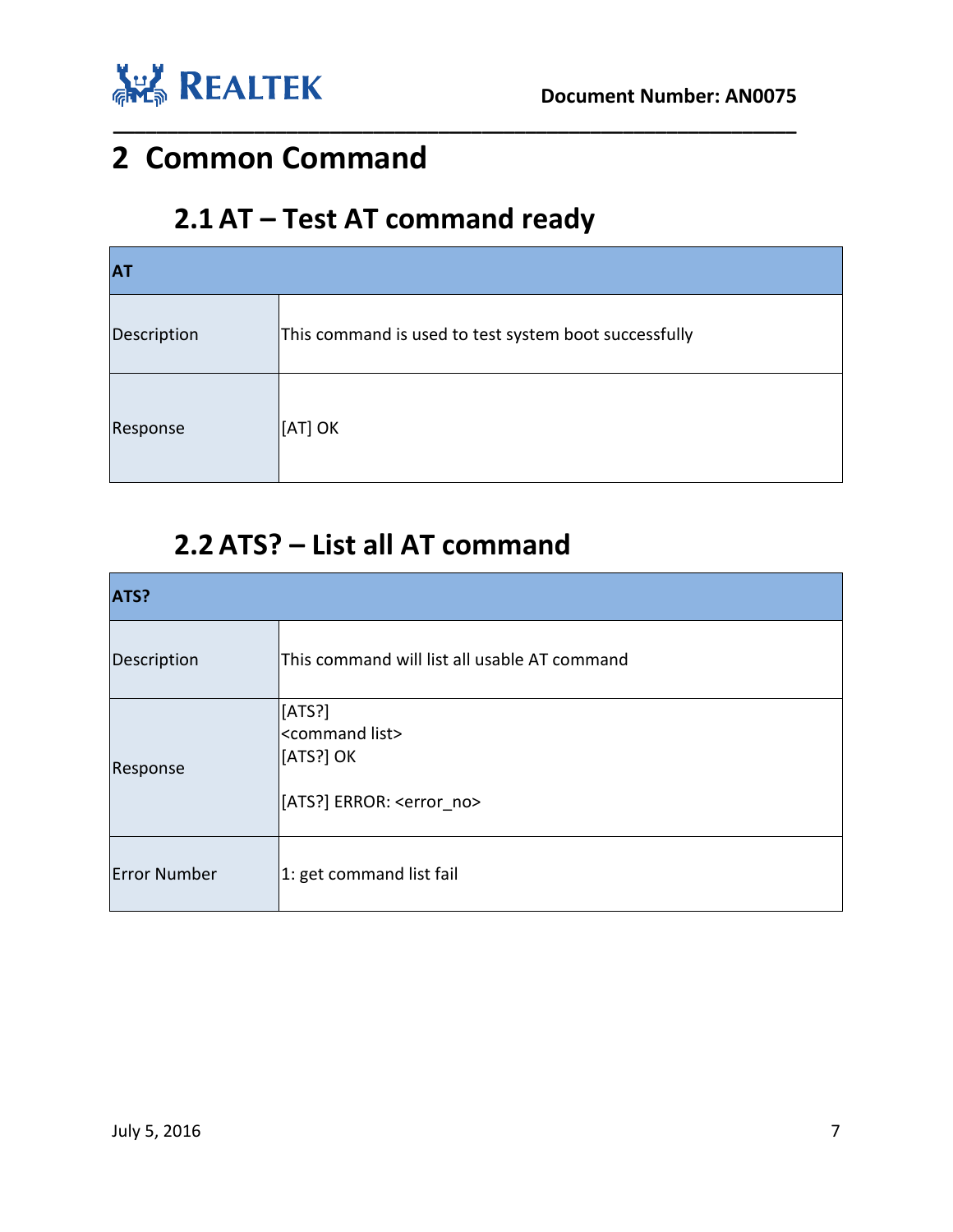

#### **2.3 ATSR – Restart module**

| <b>ATSR</b> |                                            |  |
|-------------|--------------------------------------------|--|
| Description | This command is used to restart the module |  |
| Response    | [ATSR] OK                                  |  |

<span id="page-7-0"></span>**\_\_\_\_\_\_\_\_\_\_\_\_\_\_\_\_\_\_\_\_\_\_\_\_\_\_\_\_\_\_\_\_\_\_\_\_\_\_\_\_\_\_\_\_\_\_\_\_\_\_\_\_\_\_\_\_\_\_\_\_\_\_\_**

### **2.4 ATSV – Query version info**

<span id="page-7-1"></span>

| <b>ATSV</b>         |                                                                                                |  |  |  |
|---------------------|------------------------------------------------------------------------------------------------|--|--|--|
| Description         | This command is used to query module AT version as well as SDK version                         |  |  |  |
| Response            | [[ATSV] OK: <at-version>,<sdk-version>(<compile time="">)</compile></sdk-version></at-version> |  |  |  |
|                     | [ATSV] ERROR: <error no=""></error>                                                            |  |  |  |
| <b>Error Number</b> | 1: get version info fail                                                                       |  |  |  |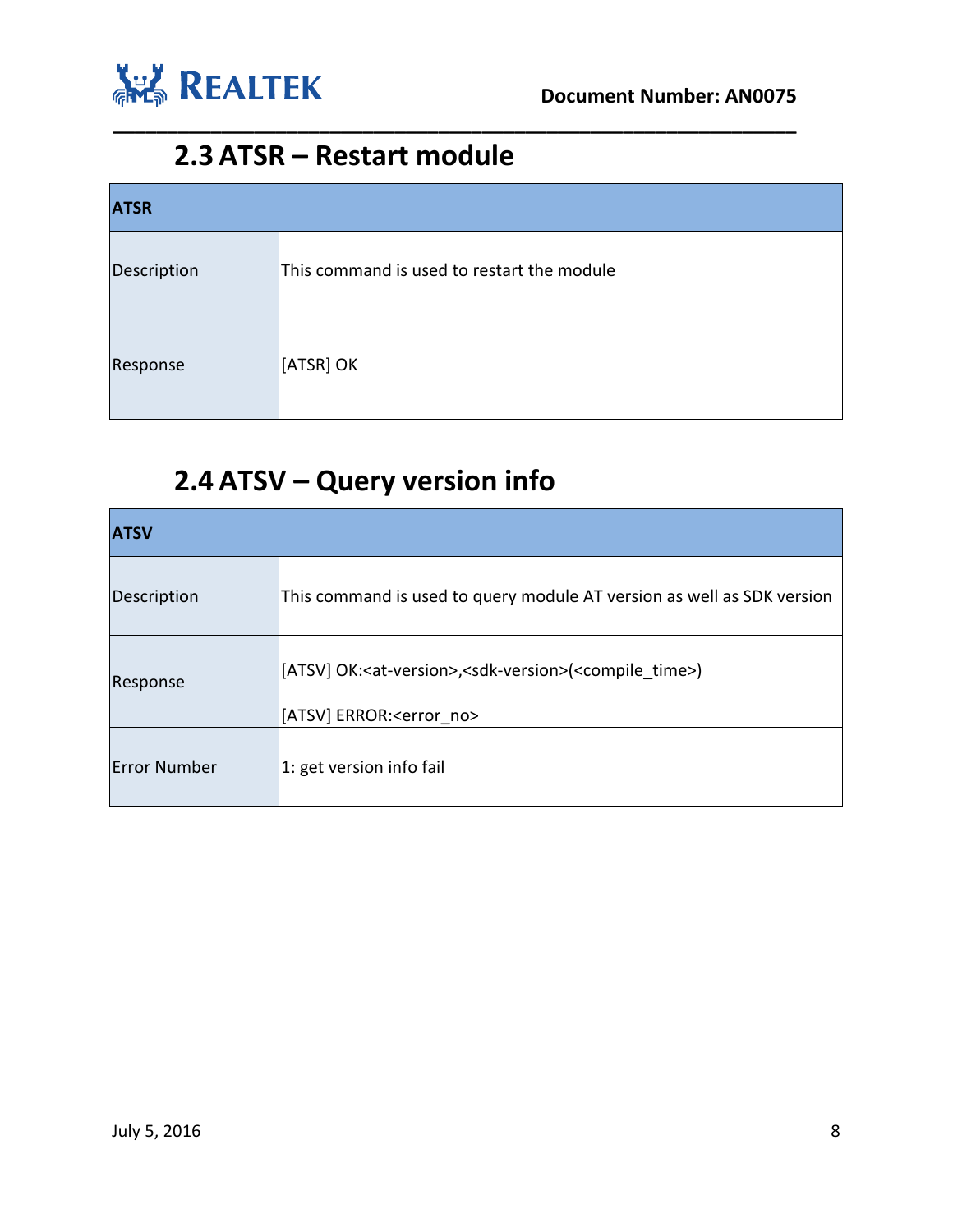

# **2.5 ATSP – Set power saving mode**

<span id="page-8-0"></span>

| ATSP= <mode></mode> |                                                                               |                                                                                                                                                                                                                       |  |  |
|---------------------|-------------------------------------------------------------------------------|-----------------------------------------------------------------------------------------------------------------------------------------------------------------------------------------------------------------------|--|--|
| Description         | This command is used to set module power saving mode                          |                                                                                                                                                                                                                       |  |  |
| Response            | [ATSP] OK: < OS wakelock status (0/1)><br>[ATSP] ERROR: <error no=""></error> |                                                                                                                                                                                                                       |  |  |
| Parameter           | <mode></mode>                                                                 | a : acquire OS wakelock (OS sleep forbidden)<br>r: release OS wakelock (OS sleep permission)<br>? : get OS wakelock status                                                                                            |  |  |
| <b>Error Number</b> | 1: command format error<br>2: command parameter error                         |                                                                                                                                                                                                                       |  |  |
| Note                | release its wakelock, the OS begin to sleep<br>RX to wake up OS               | 1. This module maybe not sleep immediately because other modules (Wi-<br>Fi, SDIO, LOG UART) may hold the wakelock, only when all module<br>2. when OS is sleeping, an extra gpio interrupt pin should be parallel to |  |  |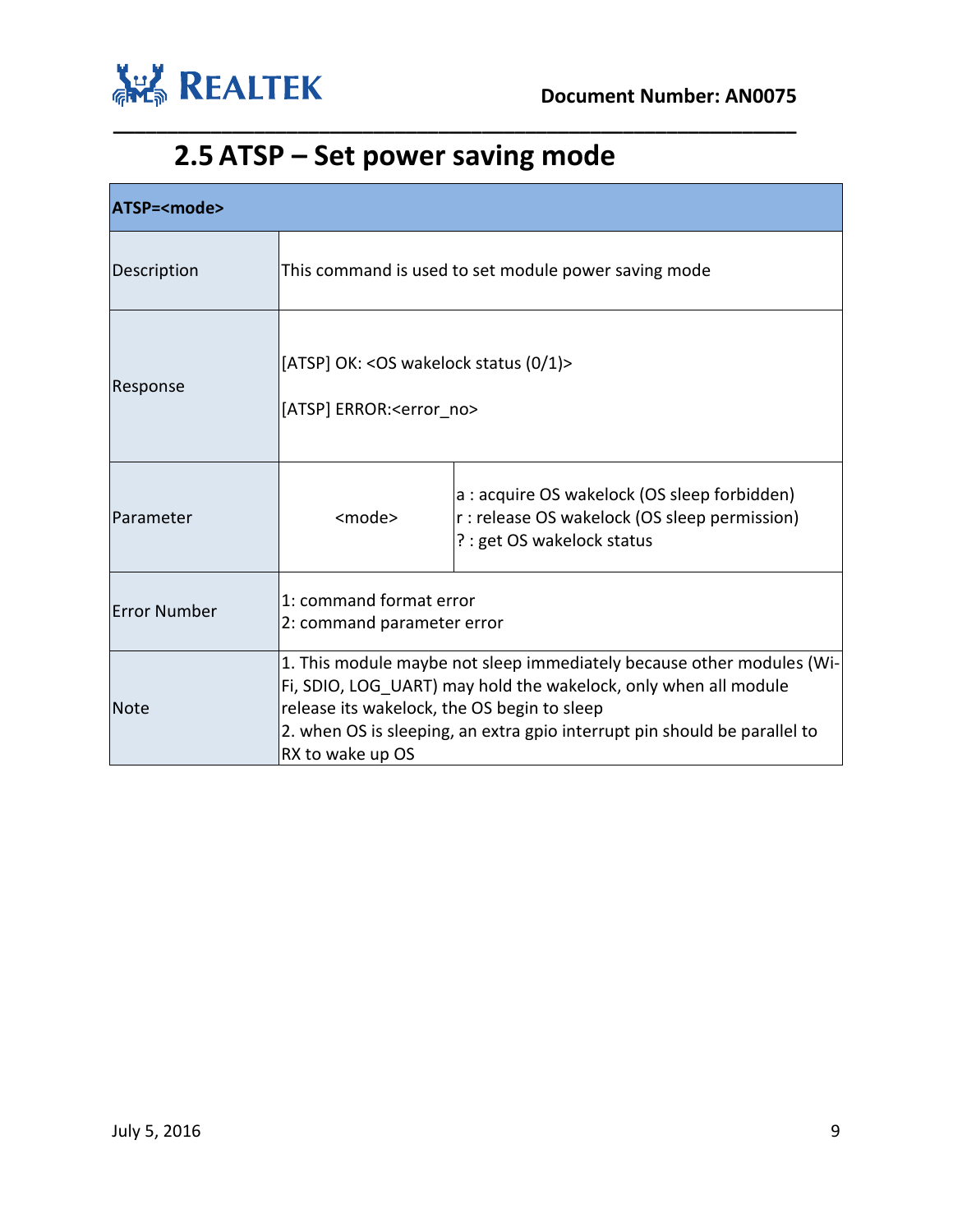

# **2.6 ATSE – Set UART echo mode and debug mode**

<span id="page-9-0"></span>

| ATSE= <echo>[,&lt; debug mask &gt;,&lt; debug level &gt;]</echo> |                                                                                  |                                                                                  |  |
|------------------------------------------------------------------|----------------------------------------------------------------------------------|----------------------------------------------------------------------------------|--|
| Description                                                      | This command is used to enable/disable UART echo and set debug mask<br>and level |                                                                                  |  |
| Response                                                         | [ATSE] OK                                                                        |                                                                                  |  |
|                                                                  | <echo></echo>                                                                    | 0 : disable echo<br>1 : enable echo (default)                                    |  |
| Parameter                                                        | [ <debug mask="">]</debug>                                                       | BIT 6: OS (default on)<br>BIT 7: LWIP (default on)<br>BIT 8: COMMON (default on) |  |
|                                                                  | [ <debug level="">]</debug>                                                      | $0:$ OFF<br>1: ALWAYS<br>2: ERROR (default)<br>3: WARNING<br>4: INFO             |  |
| <b>Error Number</b>                                              | 1, 2: parameter number error<br>3: echo should be '0' or '1' only                |                                                                                  |  |
| Note                                                             | Disable echo and debug message<br># ATSE=0,0x0,0x0                               |                                                                                  |  |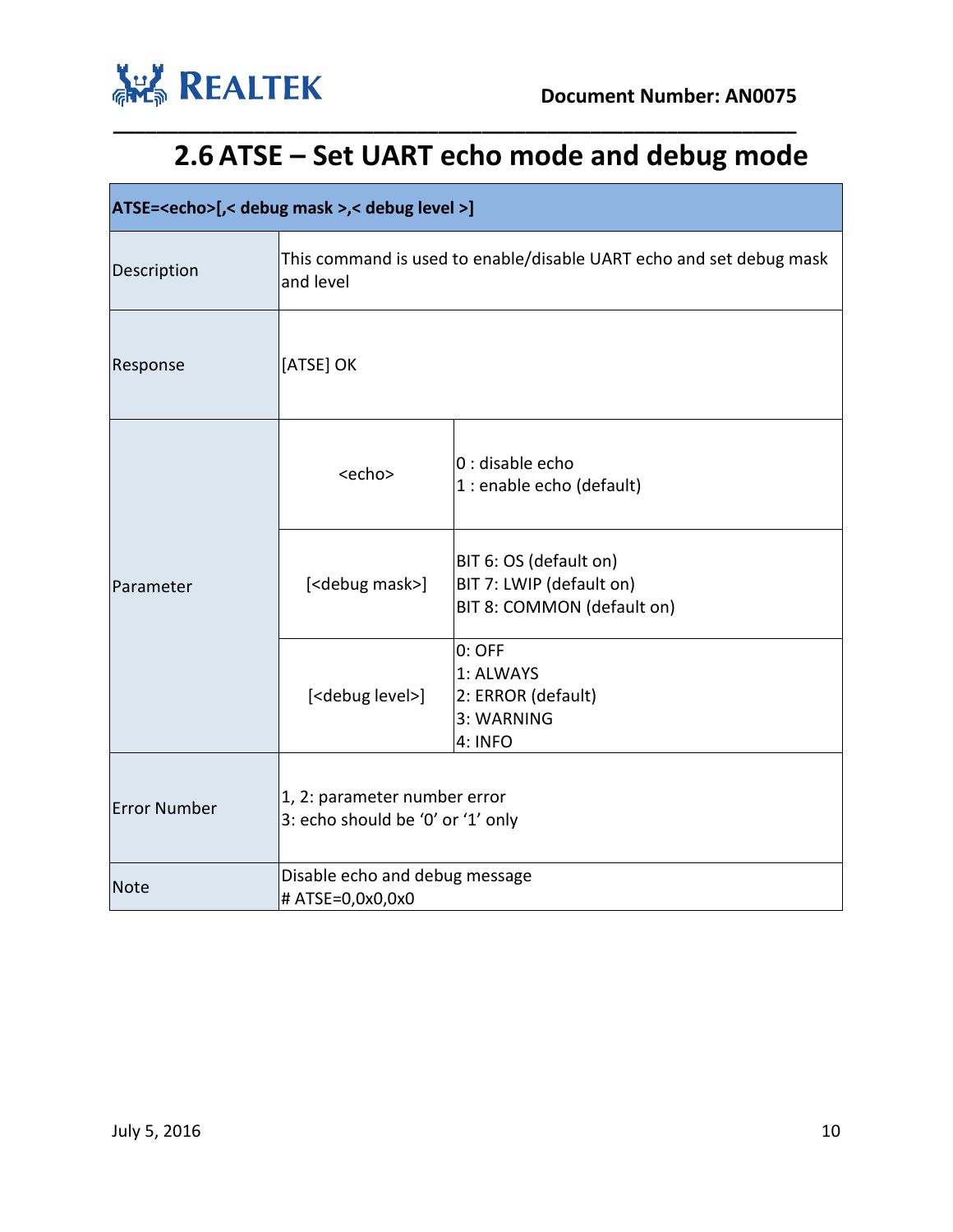

### **2.7 ATSY – Factory Reset**

<span id="page-10-0"></span>

| <b>ATSY</b>         |                                                                                     |  |
|---------------------|-------------------------------------------------------------------------------------|--|
| Description         | This command is used to clean flash data, module will restore to factory<br>setting |  |
| Response            | [ATSY] OK<br>[ATSY] ERROR: <error no=""></error>                                    |  |
| <b>Error Number</b> | l1: restore default data fail<br>2: restore default image fail                      |  |
| <b>Note</b>         | System will reboot                                                                  |  |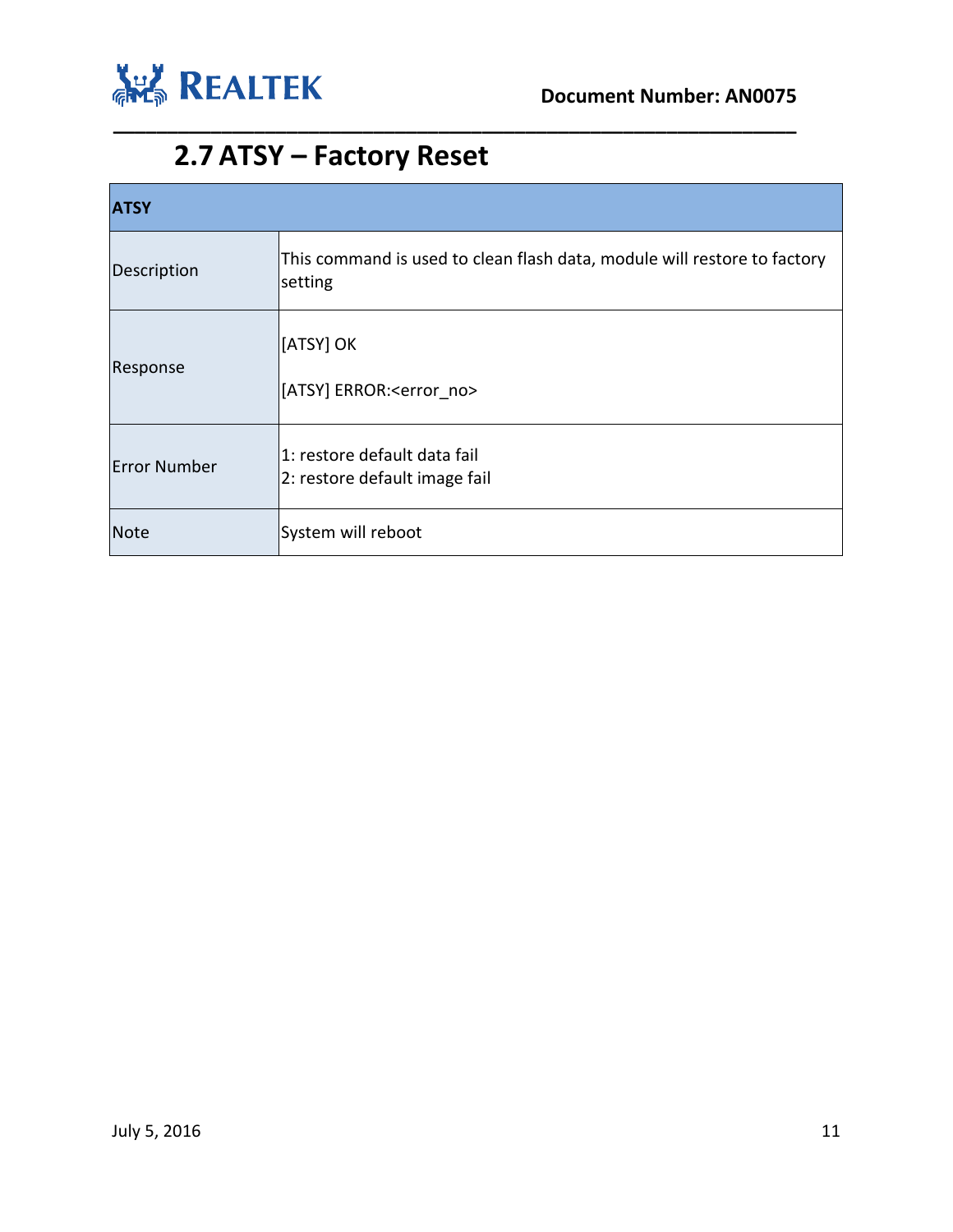

# **2.8 ATSU – UART configuration**

<span id="page-11-0"></span>

| ATSU=<br>baudrate>, <databits>,<stopbits>,<parity>,<flowcontrol>,<configmode></configmode></flowcontrol></parity></stopbits></databits> |                                                       |                                                                                                                                                                                                                      |  |
|-----------------------------------------------------------------------------------------------------------------------------------------|-------------------------------------------------------|----------------------------------------------------------------------------------------------------------------------------------------------------------------------------------------------------------------------|--|
| Description                                                                                                                             | This command is used to setup uart mode               |                                                                                                                                                                                                                      |  |
| Response                                                                                                                                | [ATSU] OK<br>[ATSU] ERROR: <error code=""></error>    |                                                                                                                                                                                                                      |  |
| Parameter                                                                                                                               | <baudrate></baudrate>                                 | 2400, 4800, 9600, 19200, 38400(default),<br>57600, 115200, 921600, 1152000                                                                                                                                           |  |
|                                                                                                                                         | <databits></databits>                                 | 5: 5 bit data<br>6: 6 bit data<br>7: 7 bit data<br>8: 8 bit data (default)                                                                                                                                           |  |
|                                                                                                                                         | <stopbits></stopbits>                                 | 1: 1 bit stop (default)<br>2: 2 bit stop                                                                                                                                                                             |  |
|                                                                                                                                         | <parity></parity>                                     | 0: None parity (default)<br>1: Odd parity<br>2: Even parity                                                                                                                                                          |  |
|                                                                                                                                         | <flowcontrol></flowcontrol>                           | 0: disable flowcontrol (default)<br>1: enable RTS and CTS                                                                                                                                                            |  |
|                                                                                                                                         |                                                       | 0: set the current configuration and will not save to flash<br><configmode>  1: save configuration to flash and take effect immediately<br/>2: save configuration to flash and take effect after reboot</configmode> |  |
| Error number                                                                                                                            | 1: command format error<br>2: command parameter error |                                                                                                                                                                                                                      |  |
| <b>Note</b>                                                                                                                             |                                                       |                                                                                                                                                                                                                      |  |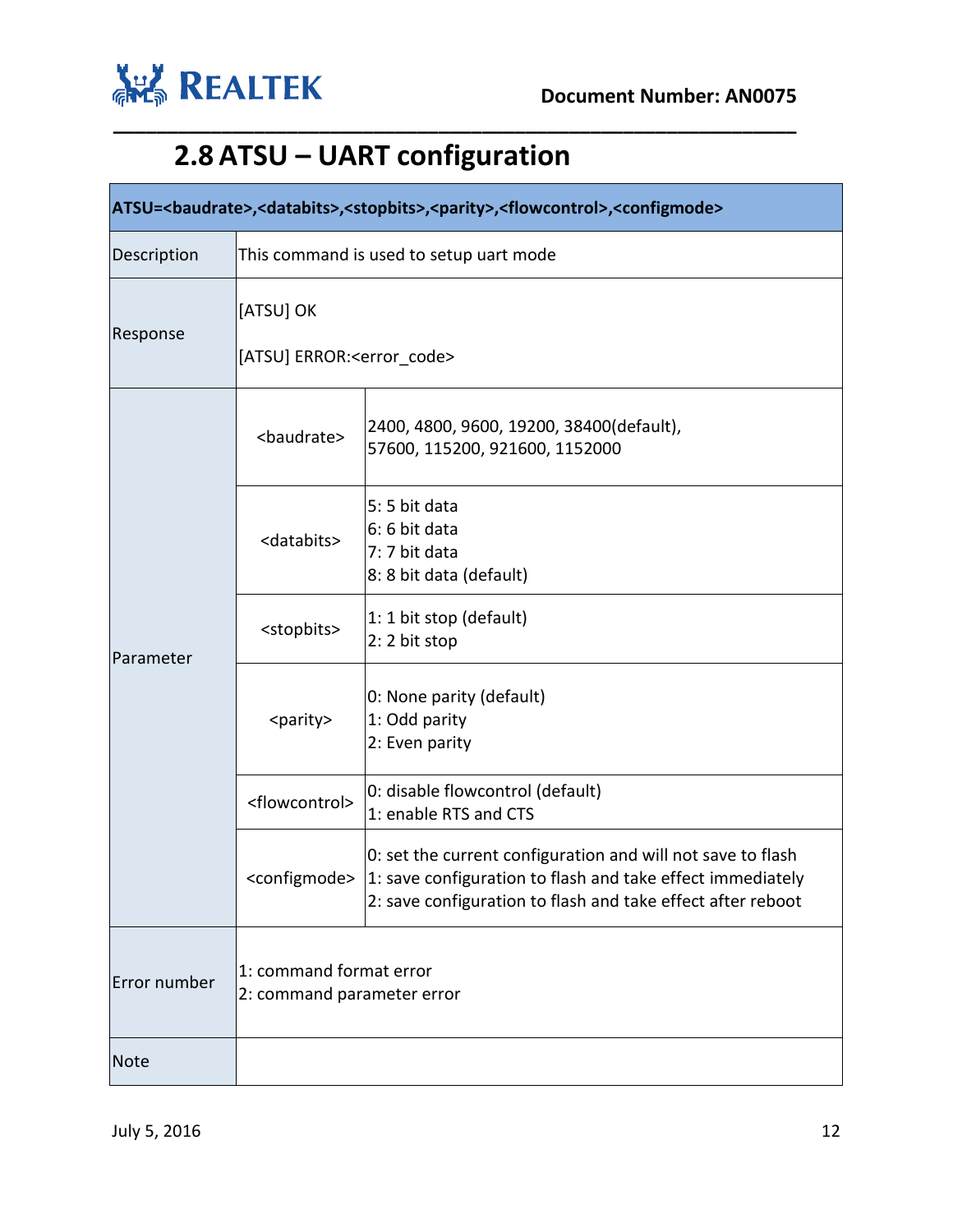

#### **2.9 ATSW – Start Webserver**

<span id="page-12-0"></span>

| ATSW= <mode></mode> |                                                       |                                                                        |
|---------------------|-------------------------------------------------------|------------------------------------------------------------------------|
| Description         | default FW.                                           | This command is used to start and stop webserver, which is disabled in |
| Response            | [ATSW] OK<br>[ATSW] ERROR: <error code=""></error>    |                                                                        |
| Parameter           | <mode></mode>                                         | c : create webserver<br>s : stop webserver                             |
| Error number        | 1: command format error<br>2: command parameter error |                                                                        |
| Note                |                                                       | Module should be configured as AP mode using command ATPA              |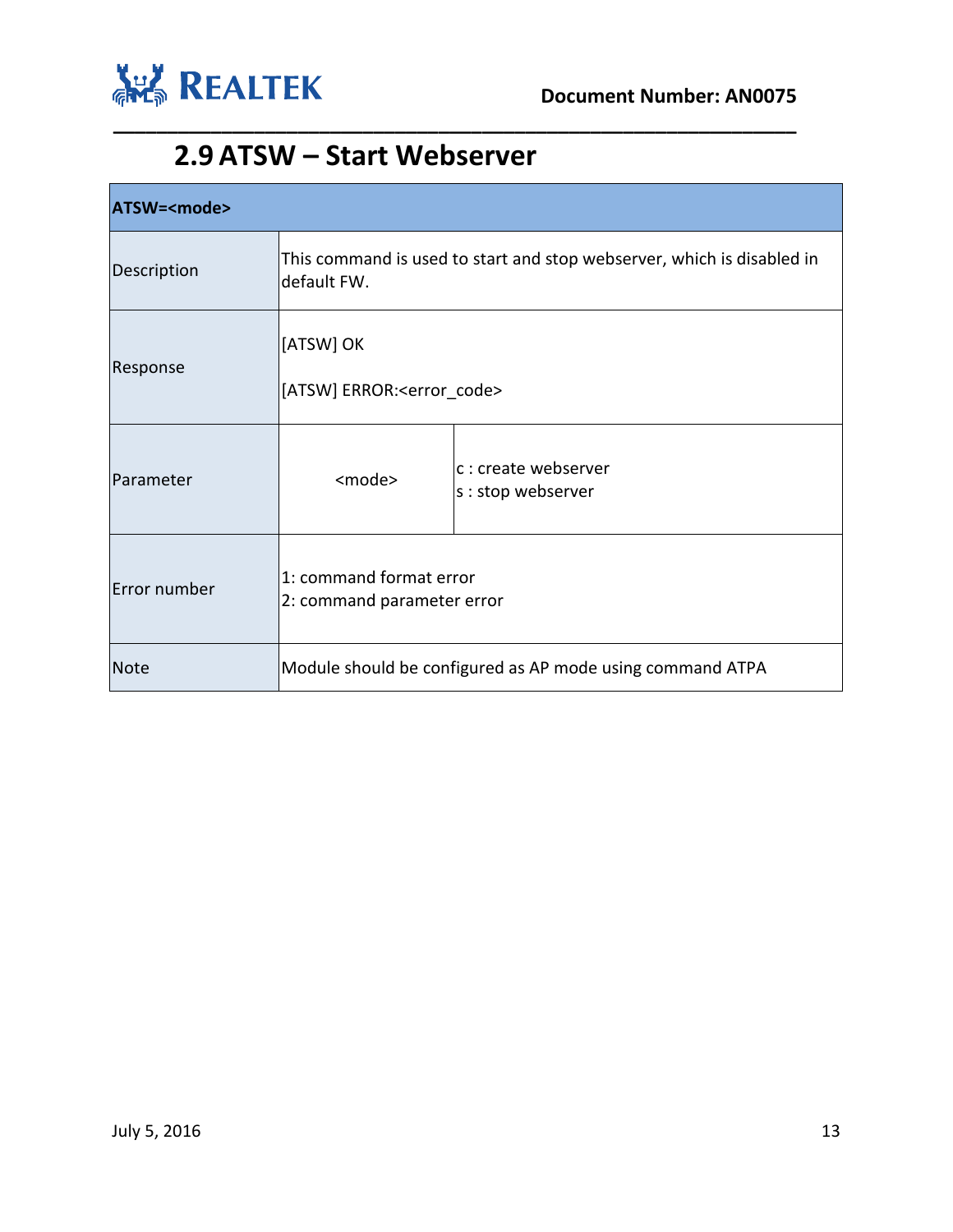

### **2.10 ATSO – OTA upgrade**

| ATSO= <ip>,<port></port></ip> |                                                                 |                             |  |
|-------------------------------|-----------------------------------------------------------------|-----------------------------|--|
| Description                   | This command is used to upgrade firmware                        |                             |  |
| Response                      | [ATSO] OK                                                       |                             |  |
|                               | [ATSO] ERROR: <error code=""></error>                           |                             |  |
| Parameter                     | $<$ ip>                                                         | Download server ip address  |  |
|                               | <port></port>                                                   | Download server port number |  |
| Error number                  | 1: command format error                                         |                             |  |
|                               | 2: command parameter error                                      |                             |  |
| Note                          | 1: download server should run first                             |                             |  |
|                               | 2: module should connect to the same network as download server |                             |  |

<span id="page-13-0"></span>**\_\_\_\_\_\_\_\_\_\_\_\_\_\_\_\_\_\_\_\_\_\_\_\_\_\_\_\_\_\_\_\_\_\_\_\_\_\_\_\_\_\_\_\_\_\_\_\_\_\_\_\_\_\_\_\_\_\_\_\_\_\_\_**

# **2.11 ATSC – Choose Activated Image**

<span id="page-13-1"></span>

| <b>ATSC=<image id=""/></b> |                                                       |                                                    |
|----------------------------|-------------------------------------------------------|----------------------------------------------------|
| Description                |                                                       | This command is used to choose the activated image |
| Response                   | [ATSC] OK<br>[ATSC] ERROR: <error_code></error_code>  |                                                    |
| Parameter                  | <image id=""/>                                        | 0: default image<br>1: OTA upgrade image           |
| Error number               | 1: command format error<br>2: command parameter error |                                                    |
| <b>Note</b>                | System will reboot                                    |                                                    |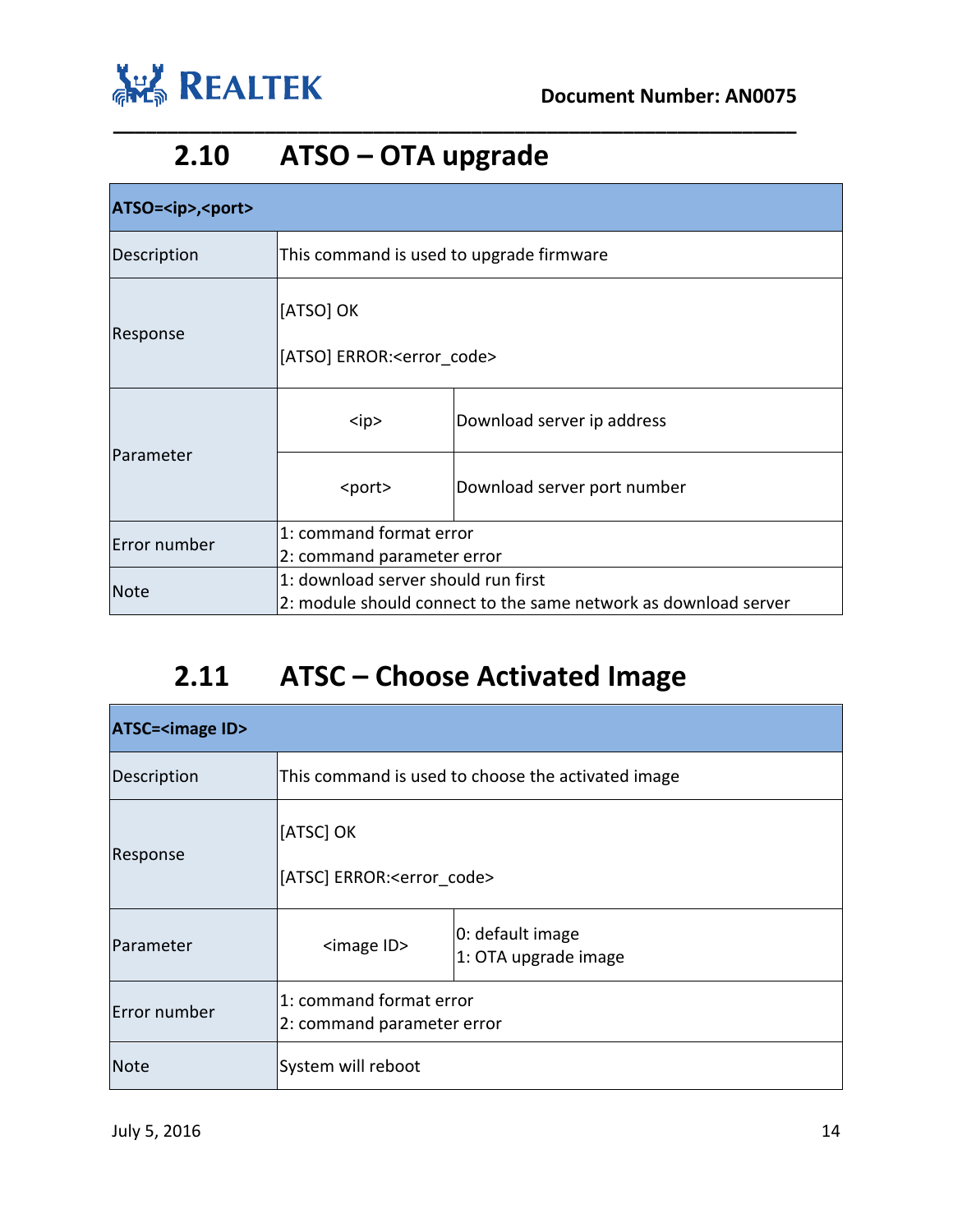

٦

### **2.12 ATSG – GPIO control**

<span id="page-14-0"></span>

| ATSG= <r w="">,<port>[,<data>,<dir>,<pull>]</pull></dir></data></port></r> |                                                                              |                                                                                  |
|----------------------------------------------------------------------------|------------------------------------------------------------------------------|----------------------------------------------------------------------------------|
| Description                                                                | This command is used to control gpio pin                                     |                                                                                  |
| Response                                                                   | [ATSG] OK: <val> //val is the value read from gpio or write to gpio</val>    |                                                                                  |
|                                                                            | [ATSG] ERROR: <error code=""></error>                                        |                                                                                  |
| Parameter                                                                  | $<$ R/W $>$                                                                  | "R": read gpio<br>"W": write gpio                                                |
|                                                                            | <port></port>                                                                | Px_x, ex: PC_4                                                                   |
|                                                                            | $[<$ DATA>]                                                                  | 0 or 1 when write gpio                                                           |
|                                                                            | $ <$ DIR> $ $                                                                | Pin direction:<br>0: PIN INPUT<br>1: PIN OUTPUT                                  |
|                                                                            | $[<$ PULL $>$ ]                                                              | Pin mode:<br>0: PullNone/PullDefault<br>1: PullUp<br>2: PullDown<br>3: OpenDrain |
| Error number                                                               | 1: command format error<br>2: command parameter error<br>3: invalid pin name |                                                                                  |
| Note                                                                       |                                                                              |                                                                                  |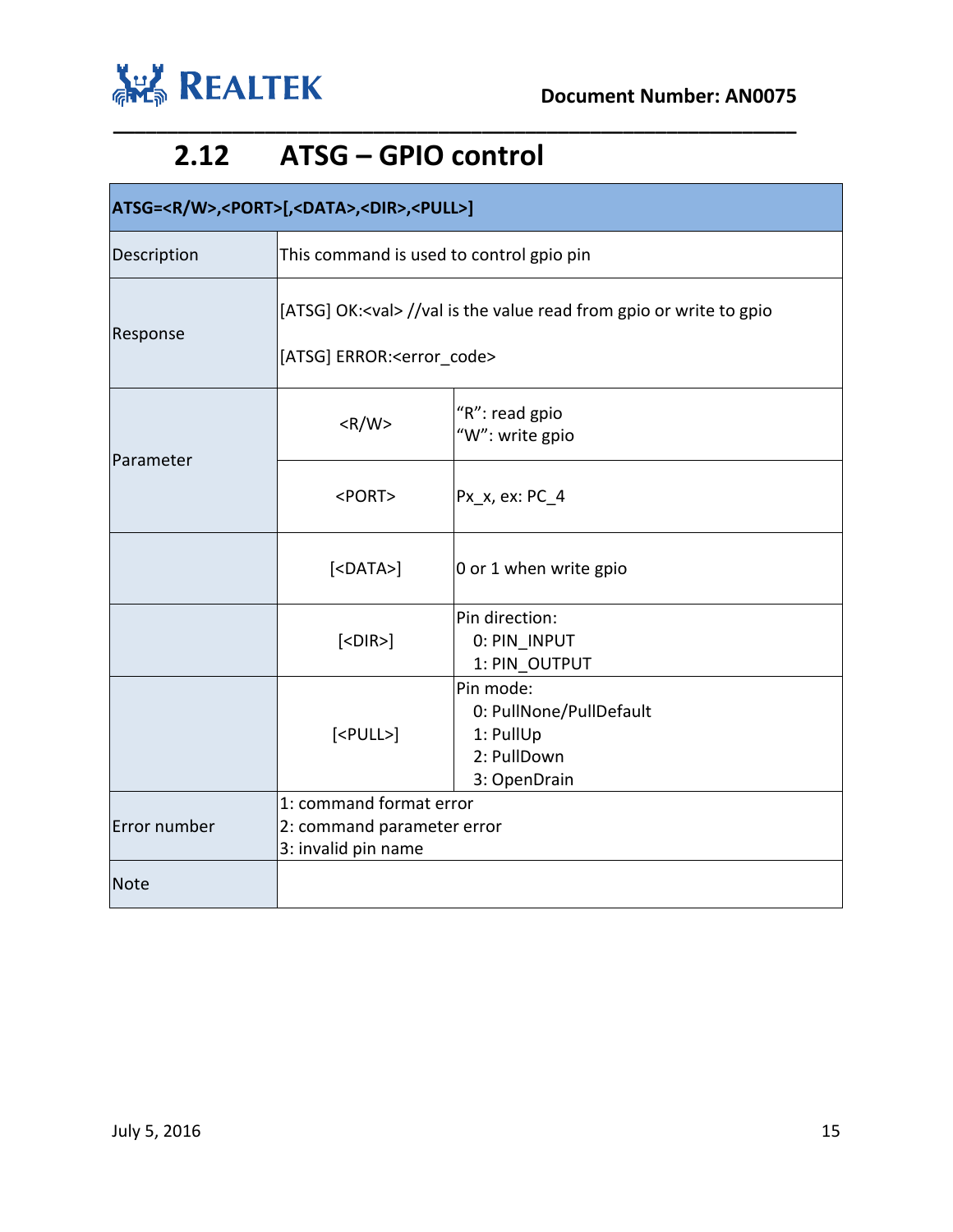



# <span id="page-15-1"></span><span id="page-15-0"></span>**3 Wifi command**

#### **3.1 ATPW – Set wifi mode**

| ATPW= <mode></mode> |                                                                                                      |                                                                  |
|---------------------|------------------------------------------------------------------------------------------------------|------------------------------------------------------------------|
| Description         | This command is used to set wifi mode, when executing<br>ATPN and ATPA command must check mode first |                                                                  |
| Response            | [ATPW] OK<br>[ATPW] ERROR: <error no=""></error>                                                     |                                                                  |
| Parameter           | <mode></mode>                                                                                        | 1 : Station mode (default)<br>$2:AP$ mode<br>3 : Concurrent mode |
| <b>Error Number</b> | 1: command format error<br>2: command parameter error                                                |                                                                  |
| <b>Note</b>         | Concurrent mode must do ATPA first then ATPN                                                         |                                                                  |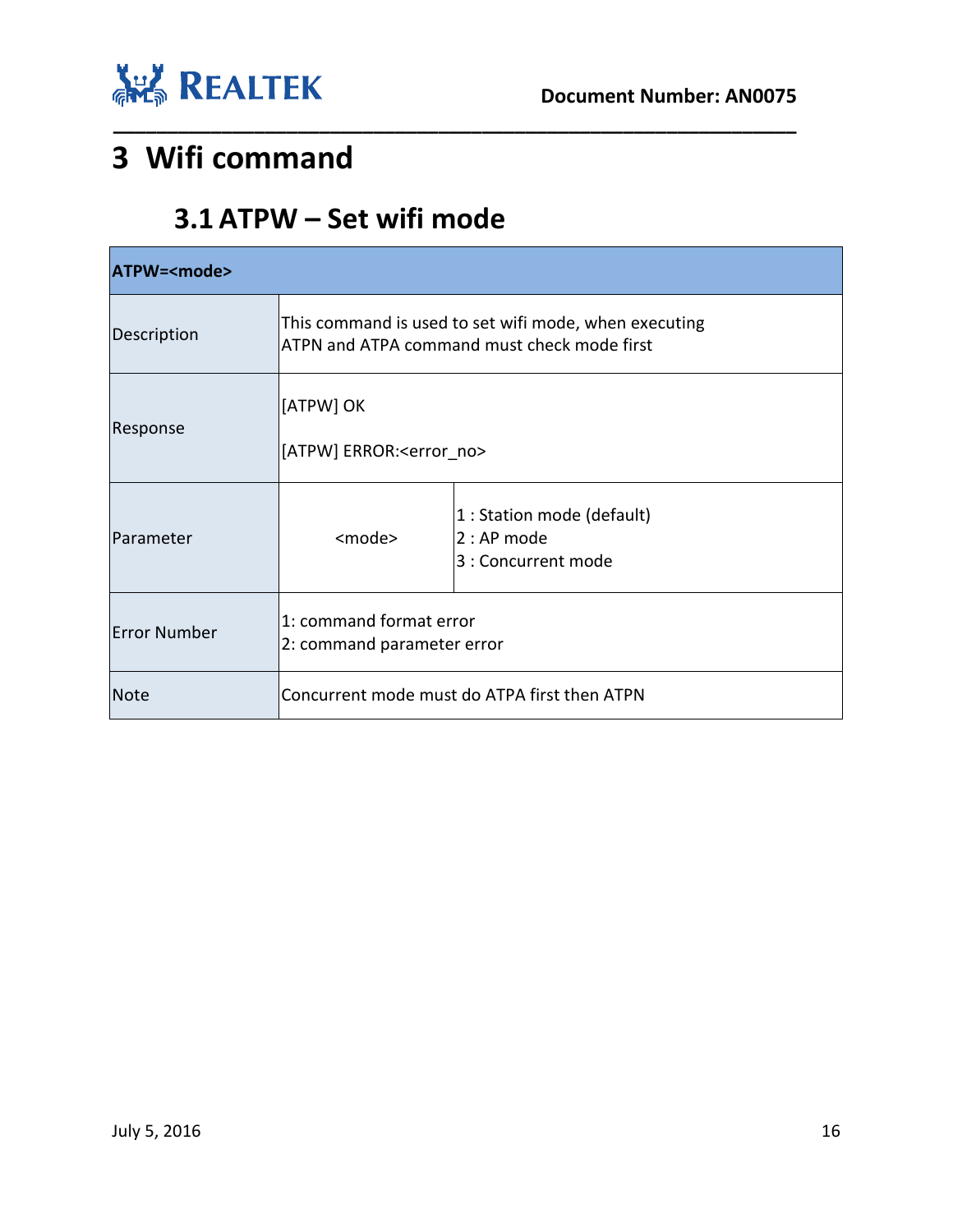

٦

### **3.2 ATPN – Connect to AP**

<span id="page-16-0"></span>

| ATPN= <ssid>,<pwd>[,<key_id>,<bssid>]</bssid></key_id></pwd></ssid> |                                                                                                                                                                                                                                                                               |                                                                                                                                                                                                                                                                                                                            |
|---------------------------------------------------------------------|-------------------------------------------------------------------------------------------------------------------------------------------------------------------------------------------------------------------------------------------------------------------------------|----------------------------------------------------------------------------------------------------------------------------------------------------------------------------------------------------------------------------------------------------------------------------------------------------------------------------|
| Description                                                         | This command is used to connect to AP for station                                                                                                                                                                                                                             |                                                                                                                                                                                                                                                                                                                            |
| Response                                                            | [ATPN] OK<br>[ATPN] ERROR: <error code=""></error>                                                                                                                                                                                                                            |                                                                                                                                                                                                                                                                                                                            |
| Parameter                                                           | $<$ ssid $>$<br><pwd><br/><math>[&lt;\text{key}_id&gt;</math><br/>[<bssid>]</bssid></pwd>                                                                                                                                                                                     | This parameter can't be empty<br>Format: "ssid"<br>Must add prefix '\' for special<br>character(',','\','"','{',']')<br>1. WPA/WPA2 : length is $8^{\sim}64$<br>2. WEP : length is 5 or 13<br>For WEP security, must be 0~3. If not set, it will<br>use id 0 as default<br>Format: 6 bytes hex number<br>e.g. 112233445566 |
| Error number                                                        | 1: command format error<br>2: command parameter error<br>3: wifi initial error<br>4: connect to AP failed<br>5: wifi mode error<br>6: get ap security type failed<br>7: dhcp timeout, use static ip 192.168.1.80<br>Execute ATPW first, must be STA or Concurrent mode.<br>1. |                                                                                                                                                                                                                                                                                                                            |
| <b>Note</b>                                                         | If no password, remain the parameter <pwd> NULL<br/>2.<br/>e.g. ATPN="SSID" or ATPN="SSID",,,112233445566</pwd>                                                                                                                                                               |                                                                                                                                                                                                                                                                                                                            |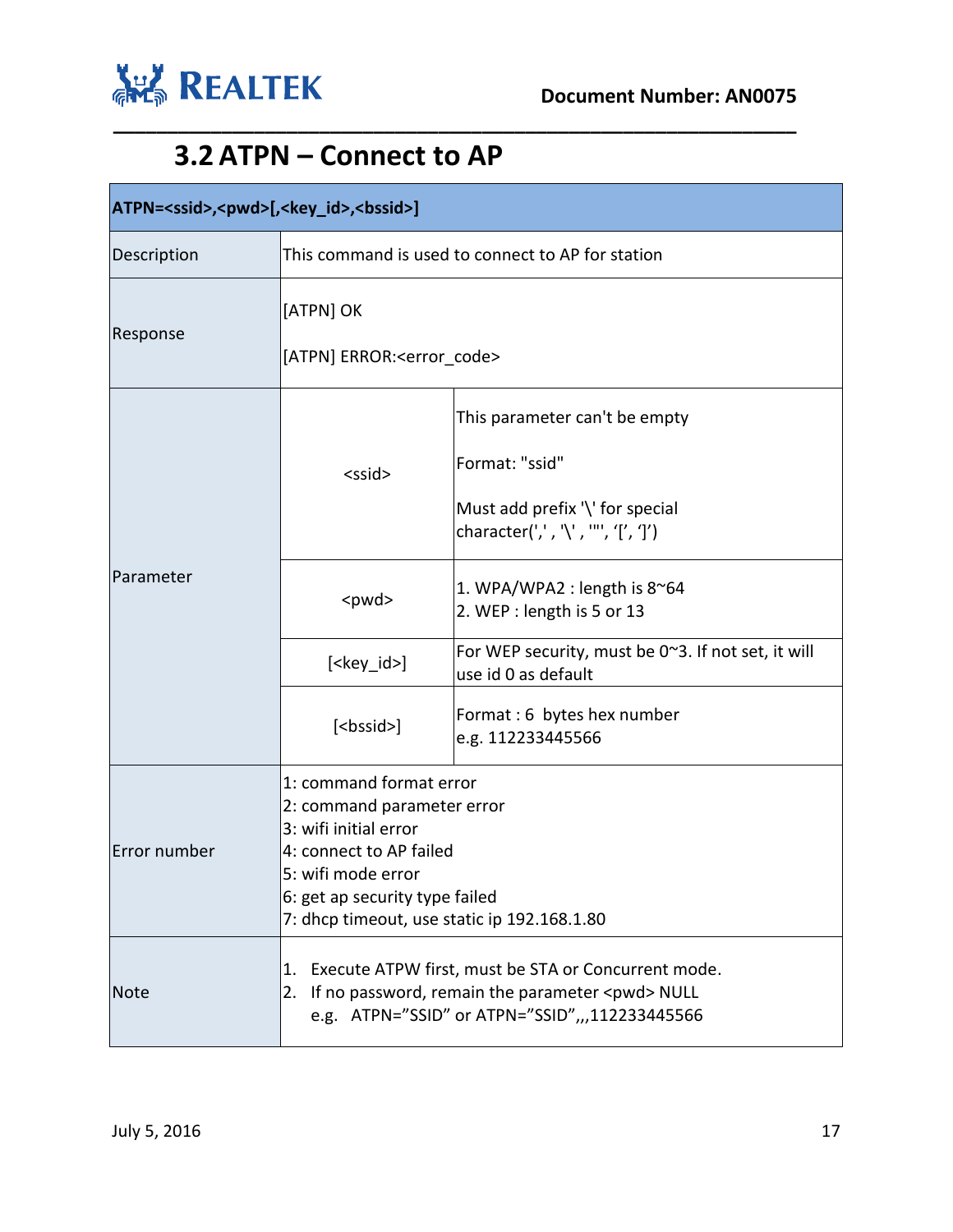

### **3.3 ATWD - Disconnect from AP**

| <b>ATWD</b>  |                                                        |  |
|--------------|--------------------------------------------------------|--|
| Description  | This command is used to disconnect with AP for station |  |
| Response     | [[ATWD] OK<br>[ATWD] ERROR: <error code=""></error>    |  |
| Error number | 3: operation failed<br>4: disconnect timeout           |  |

<span id="page-17-0"></span>**\_\_\_\_\_\_\_\_\_\_\_\_\_\_\_\_\_\_\_\_\_\_\_\_\_\_\_\_\_\_\_\_\_\_\_\_\_\_\_\_\_\_\_\_\_\_\_\_\_\_\_\_\_\_\_\_\_\_\_\_\_\_\_**

#### **3.4 ATWS - Scan AP**

<span id="page-17-1"></span>

| <b>ATWS</b> |                                                                                                                                                  |
|-------------|--------------------------------------------------------------------------------------------------------------------------------------------------|
| Description | This command is used to scan AP in the air                                                                                                       |
| Response    | AP: <num>,<ssid>,<chl>,<sec>,<rssi>,<bssid><br/><b>I</b>[ATWS] OK<br/>[ATWS] ERROR:<error no=""></error></bssid></rssi></sec></chl></ssid></num> |
| <b>Note</b> | The information of AP in order are number, SSID, channel, security mode,<br>strength of signal, BSSID                                            |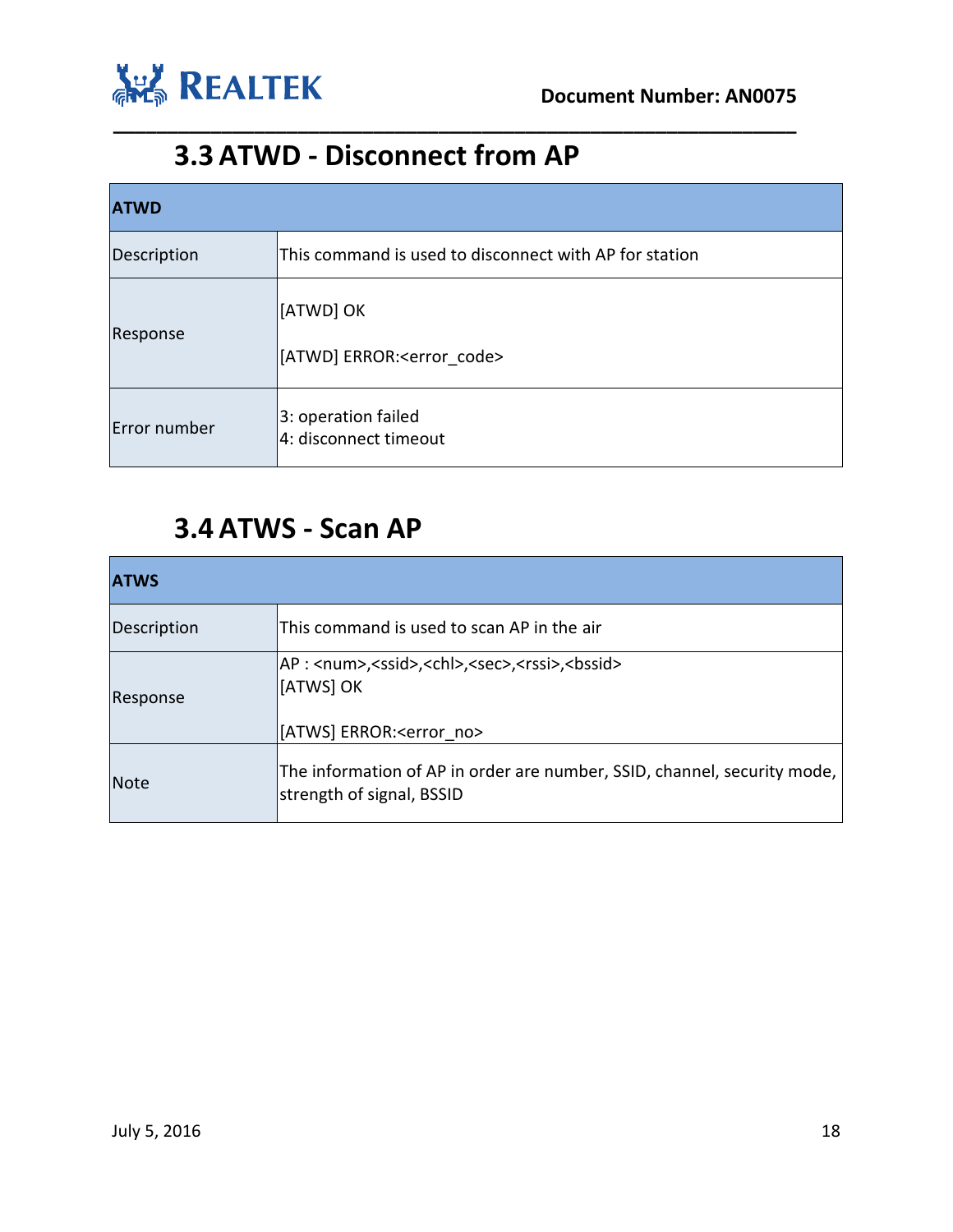

### **3.5 ATPA - Set AP mode**

<span id="page-18-0"></span>

| ATPA= <ssid>,<pwd>,<chl>,<hidden>[,<max_conn>]</max_conn></hidden></chl></pwd></ssid> |                                                                                                                            |                                                                                                                      |  |
|---------------------------------------------------------------------------------------|----------------------------------------------------------------------------------------------------------------------------|----------------------------------------------------------------------------------------------------------------------|--|
| Description                                                                           |                                                                                                                            | This command is used to config AP mode                                                                               |  |
| Response                                                                              | [ATPA] OK<br>[ATPA] ERROR: <error_no></error_no>                                                                           |                                                                                                                      |  |
|                                                                                       | $<$ ssid $>$                                                                                                               | This parameter can't be empty<br>Format: "ssid"<br>Must add prefix '\' for special<br>character(',','\','"','[',']') |  |
| Parameter                                                                             | <pwd></pwd>                                                                                                                | WPA/WPA2 : length is $8^{\circ}64$                                                                                   |  |
|                                                                                       | $<$ chl $>$                                                                                                                | Channel: 1~11                                                                                                        |  |
|                                                                                       | <hidden></hidden>                                                                                                          | 0 : Not hidden SSID<br>1: hidden SSID                                                                                |  |
|                                                                                       | [ <max_conn>]</max_conn>                                                                                                   | Max number of STAs, should be [1,3], default is 3                                                                    |  |
| Error number                                                                          | 1: command format error<br>2: command parameter error<br>3: wifi initial error<br>4: start AP failed<br>5: wifi mode error |                                                                                                                      |  |
| <b>Note</b>                                                                           | 1.<br>2.<br>e.g. ATPA="SSID",,11,0                                                                                         | Execute ATPW first, must be AP or Concurrent mode<br>If no password, remain the parameter NULL.                      |  |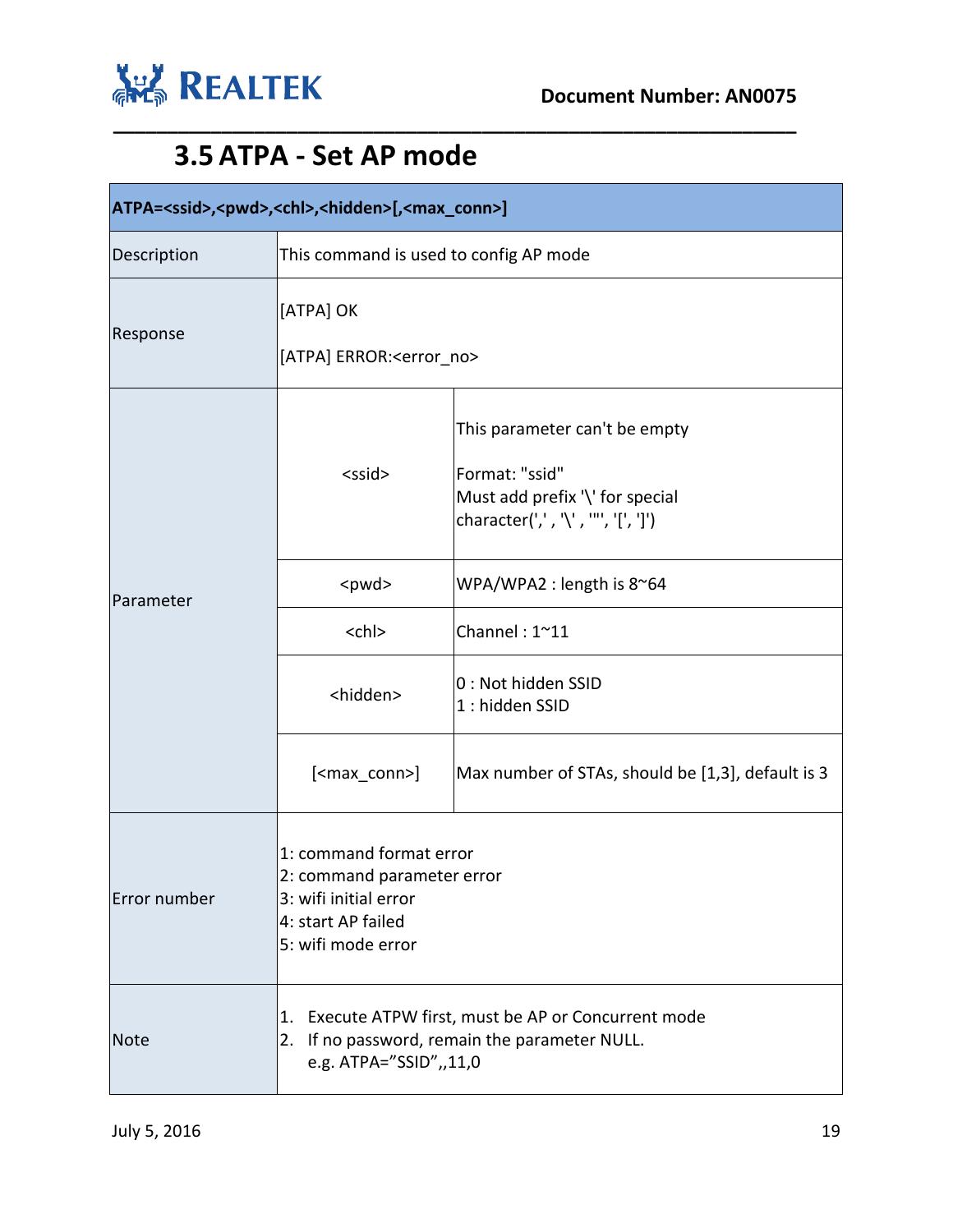

#### **3.6 ATW? - Wifi information**

| <b>ATW?</b> |                                                                                                                                                                                                                         |  |
|-------------|-------------------------------------------------------------------------------------------------------------------------------------------------------------------------------------------------------------------------|--|
| Description | This command is used to list wifi information                                                                                                                                                                           |  |
| Response    | <mode>,<ssid>,<chl>,<sec>[,<key id="">],<pwd>,<mac>,<ip>,<gw><br/>CLIENT: <num>,<mac><br/>[ATW?] OK</mac></num></gw></ip></mac></pwd></key></sec></chl></ssid></mode>                                                   |  |
| <b>Note</b> | 1. The information in order are wifi mode, SSID, channel, security mode,<br>(key id for WEP), password, device mac, device IP, gateway.<br>In AP mode, show extra client information, number and the BSSID of<br>client |  |

<span id="page-19-0"></span>**\_\_\_\_\_\_\_\_\_\_\_\_\_\_\_\_\_\_\_\_\_\_\_\_\_\_\_\_\_\_\_\_\_\_\_\_\_\_\_\_\_\_\_\_\_\_\_\_\_\_\_\_\_\_\_\_\_\_\_\_\_\_\_**

### **3.7 ATPH - Set DHCP mode**

<span id="page-19-1"></span>

| ATPH= <mode>,<enable></enable></mode> |                                                                                                                           |                             |
|---------------------------------------|---------------------------------------------------------------------------------------------------------------------------|-----------------------------|
| Description                           | This command is used to set DHCP function for both mode                                                                   |                             |
| Response                              | [ATPH] OK<br>[ATPH] ERROR: <error no=""></error>                                                                          |                             |
| <b>Parameter</b>                      | <mode></mode>                                                                                                             | 1 : AP mode<br>2 : STA mode |
|                                       | <enable></enable>                                                                                                         | $1:$ DHCP<br>2 : Static IP  |
| Error number                          | 1: command format error<br>2: command parameter error                                                                     |                             |
| Note                                  | Default is DHCP for both mode<br>1.<br>Use ATPE to set static IP for station<br>2.<br>3. Use ATPF to set DHCP rule for AP |                             |
| July 5, 2016                          |                                                                                                                           | 20                          |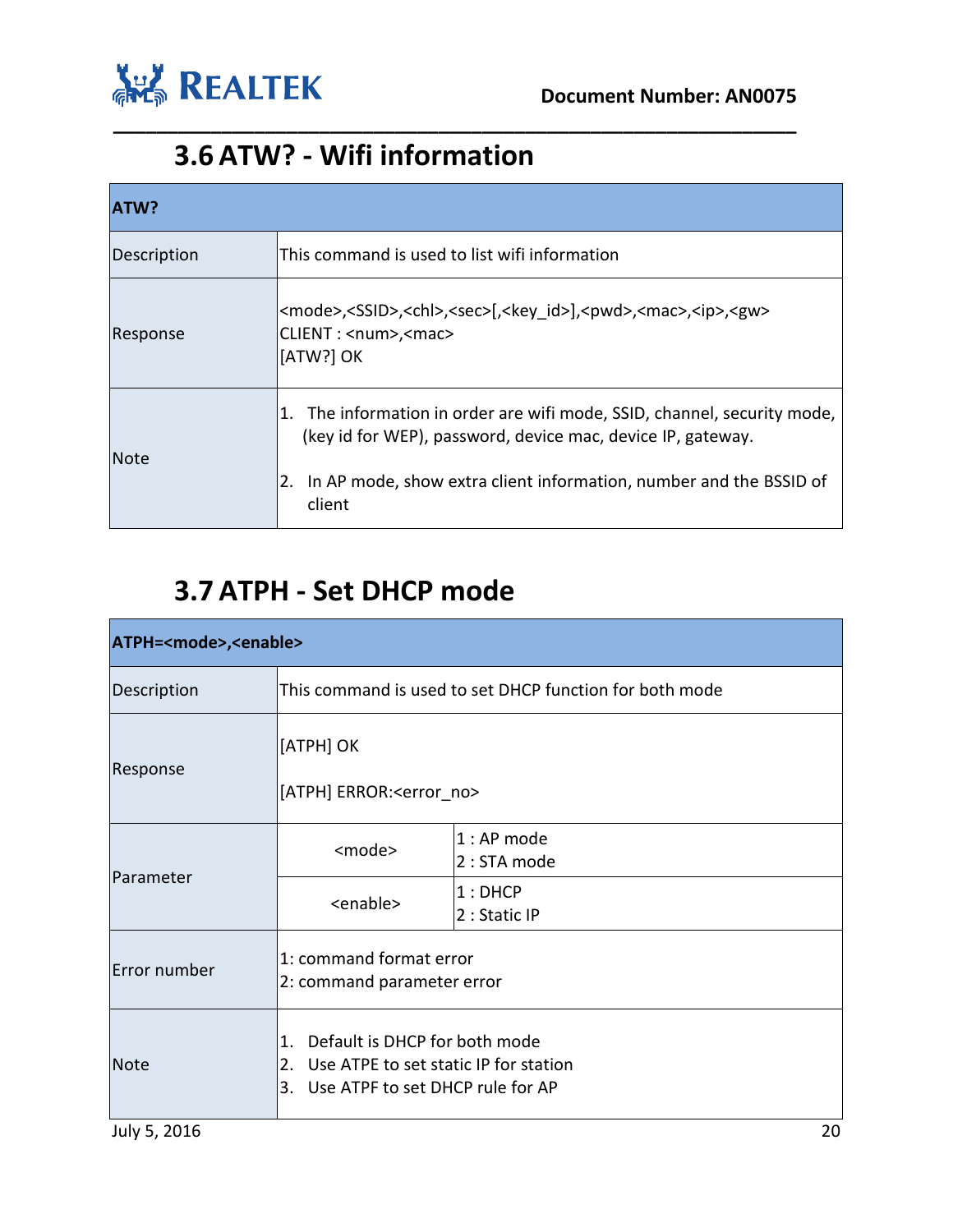

### **3.8 ATPE - Set static IP for STA**

<span id="page-20-0"></span>

| ATPE= <ip>[,<gateway>,<mask>]</mask></gateway></ip> |                                                                                                                                                                                                                                                                                                      |                                     |
|-----------------------------------------------------|------------------------------------------------------------------------------------------------------------------------------------------------------------------------------------------------------------------------------------------------------------------------------------------------------|-------------------------------------|
| Description                                         | This command is used to set static IP for station                                                                                                                                                                                                                                                    |                                     |
| Response                                            | [ATPE] OK<br>[ATPE] ERROR: <error no=""></error>                                                                                                                                                                                                                                                     |                                     |
|                                                     | $<$ ip>                                                                                                                                                                                                                                                                                              | Static station IP, e.g. 192.168.1.2 |
| Parameter                                           | [ <gateway>]</gateway>                                                                                                                                                                                                                                                                               | [optional] set gateway IP           |
|                                                     | $[<$ mask> $]$                                                                                                                                                                                                                                                                                       | [optional] set mask IP              |
| Error number                                        | 1: command format error<br>2: command parameter error                                                                                                                                                                                                                                                |                                     |
| <b>Note</b>                                         | Default static IP of station is 192.168.1.80<br>1.<br>Effective in static IP mode for station. (ATPH=2,2)<br>2.                                                                                                                                                                                      |                                     |
| Example                                             | # ATPE=192.168.1.150 //Set static IP for station to 192.168.1.150<br># ATPH=2,2 //Make static IP effective<br># ATPN=iot newifi,abcdef1234 //Connect to jot newifi<br># ATW? //query wifi information<br>STA,iot_newifi,11,AES,abcdef1234,ec:f0:0e:4e:75:0b,192.168.99.150,192.168.99.1<br>[ATW?] OK |                                     |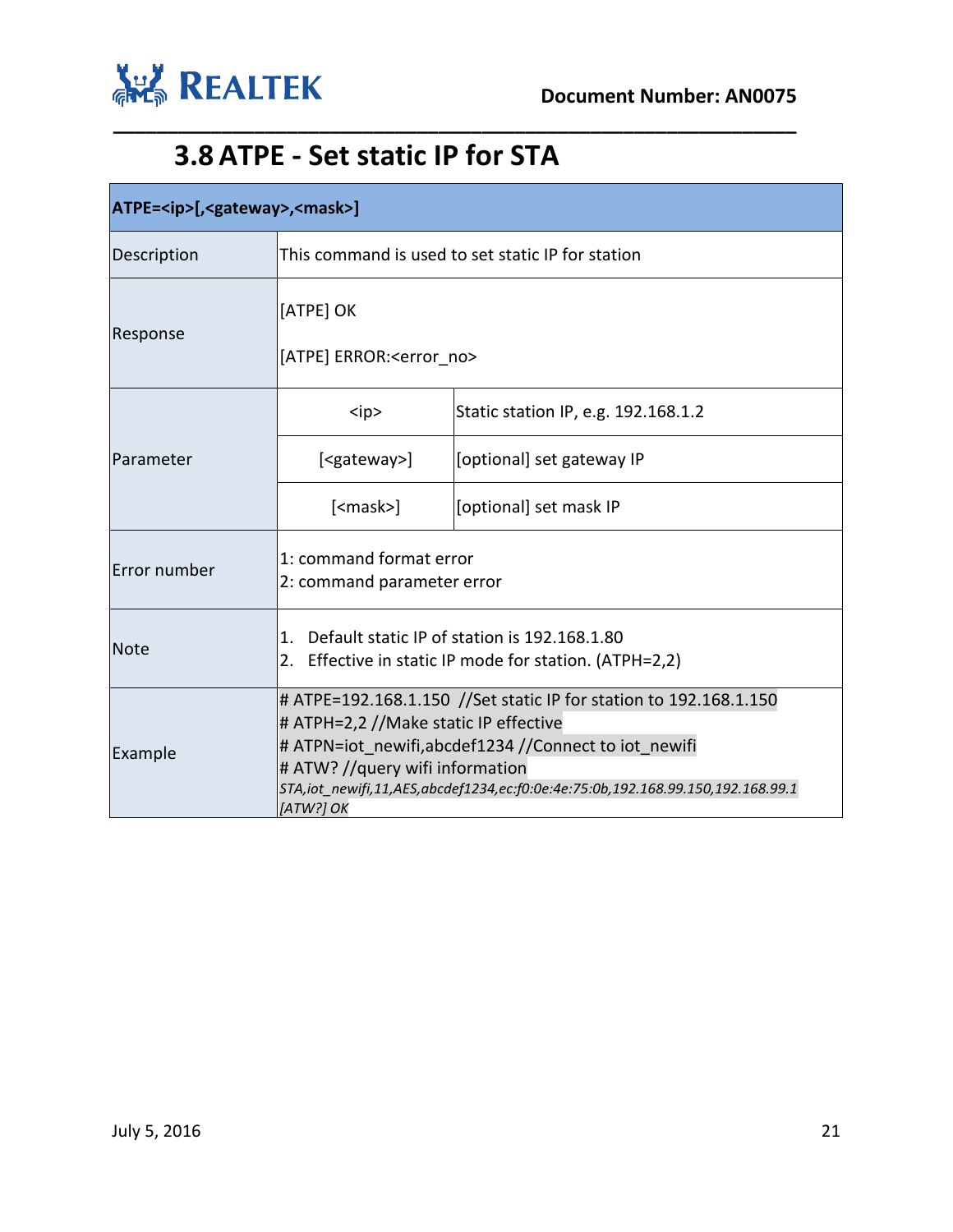

# **3.9 ATPF - Set DHCP rule and gateway**

<span id="page-21-0"></span>

| ATPF= <start_ip>,<end_ip>,<gateway></gateway></end_ip></start_ip> |                                                                                                                                                                                                                                                                                                                                                                                                    |                             |  |
|-------------------------------------------------------------------|----------------------------------------------------------------------------------------------------------------------------------------------------------------------------------------------------------------------------------------------------------------------------------------------------------------------------------------------------------------------------------------------------|-----------------------------|--|
| Description                                                       | This command is used to set DHCP rule and gateway for AP                                                                                                                                                                                                                                                                                                                                           |                             |  |
|                                                                   | [ATPF] OK                                                                                                                                                                                                                                                                                                                                                                                          |                             |  |
| Response                                                          | [ATPF] ERROR: <error no=""></error>                                                                                                                                                                                                                                                                                                                                                                |                             |  |
|                                                                   | <start ip=""></start>                                                                                                                                                                                                                                                                                                                                                                              | Set the start IP for client |  |
| Parameter                                                         | <end ip=""></end>                                                                                                                                                                                                                                                                                                                                                                                  | Set the end IP for client   |  |
|                                                                   | <gateway></gateway>                                                                                                                                                                                                                                                                                                                                                                                | set gateway IP              |  |
| Error number                                                      | 1: command format error<br>2: command parameter error                                                                                                                                                                                                                                                                                                                                              |                             |  |
| Note                                                              | Default gateway IP is 192.168.43.1<br>1.<br>2. For DHCP mode, config the DHCP rule of AP. (ATPH=1,1)<br>3. For static IP mode, config the IP of AP. (ATPH=1,2)                                                                                                                                                                                                                                     |                             |  |
| Example                                                           | # ATPF=192.168.99.100,192.168.99.102,192.168.99.1 //Set static IP for<br>AP to 192.168.99.1(also used as gateway)<br># ATPH=1,1 //Make DHCP server effective<br># ATPW=2 //Configure device to AP mode<br># ATPA=iot test, abcdef1234, 1,0 // Start Soft AP "iot test"<br># ATW? //query wifi information<br>AP,iot_test,1,AES,abcdef1234,ec:f0:0e:4e:75:0b,192.168.99.1,192.168.99.1<br>[ATW?] OK |                             |  |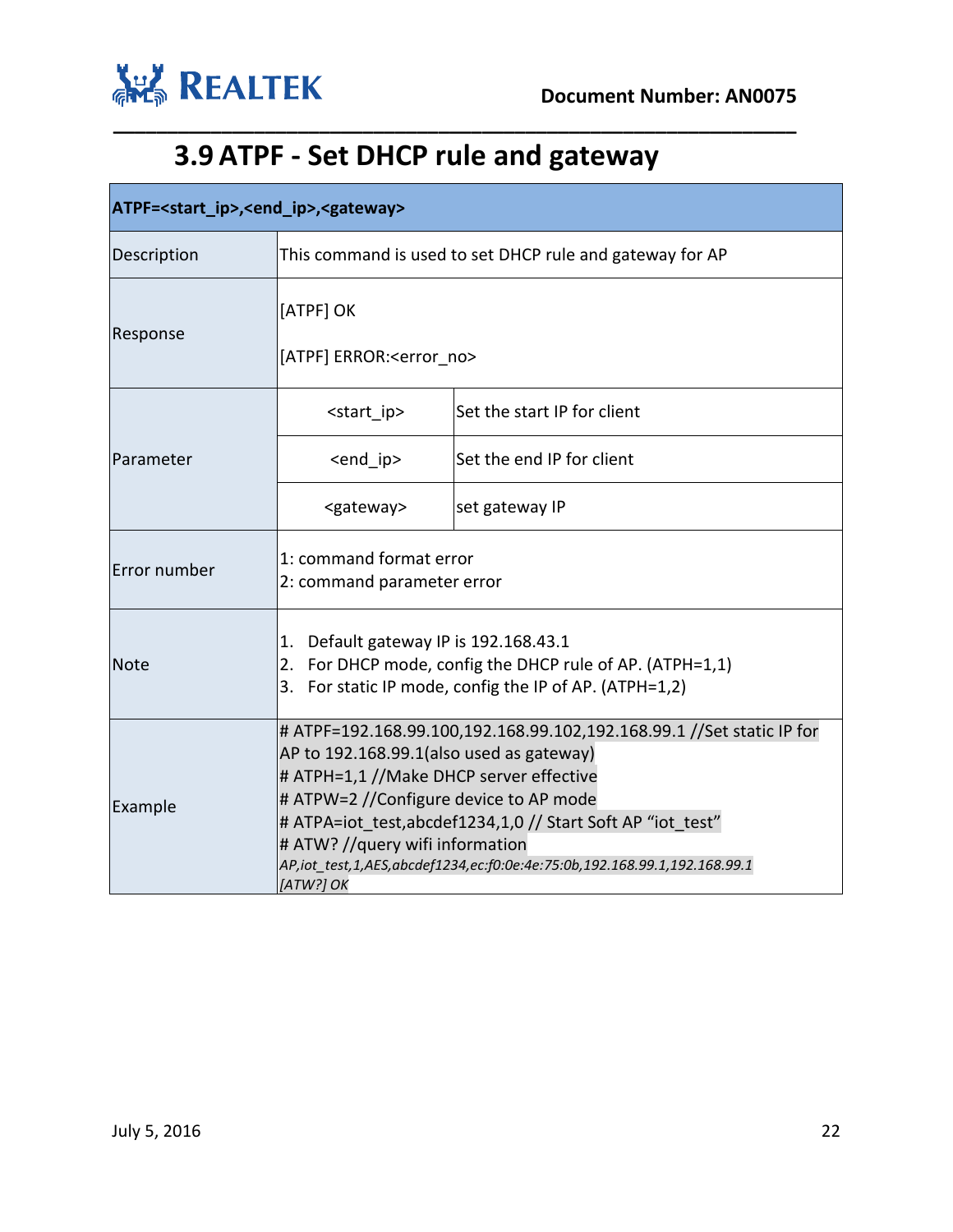

#### **3.10 ATPG - Set Auto connect**

<span id="page-22-0"></span>

| ATPG= <enable></enable> |                                                                                                                                                                                                                                                                                          |                                                     |  |
|-------------------------|------------------------------------------------------------------------------------------------------------------------------------------------------------------------------------------------------------------------------------------------------------------------------------------|-----------------------------------------------------|--|
| Description             | This command is used to set the auto connection when device booting                                                                                                                                                                                                                      |                                                     |  |
| Response                | [ATPG] OK                                                                                                                                                                                                                                                                                |                                                     |  |
|                         | [ATPG] ERROR: <error no=""></error>                                                                                                                                                                                                                                                      |                                                     |  |
| Parameter               | <enable></enable>                                                                                                                                                                                                                                                                        | 0 : disable auto connect<br>1 : enable auto connect |  |
| Error number            | 1: command format error<br>2: command parameter error                                                                                                                                                                                                                                    |                                                     |  |
| <b>Note</b>             | Default is disable                                                                                                                                                                                                                                                                       |                                                     |  |
| Example                 | # ATPN=iot newifi, abcdef1234 // connect to "iot newifi", device will<br>store this information into flash<br># ATPG=1 //enable auto connect, this will be store in flash<br>>>reboot device<br>>>device will read connection information from flash and auto connect to<br>"iot newifi" |                                                     |  |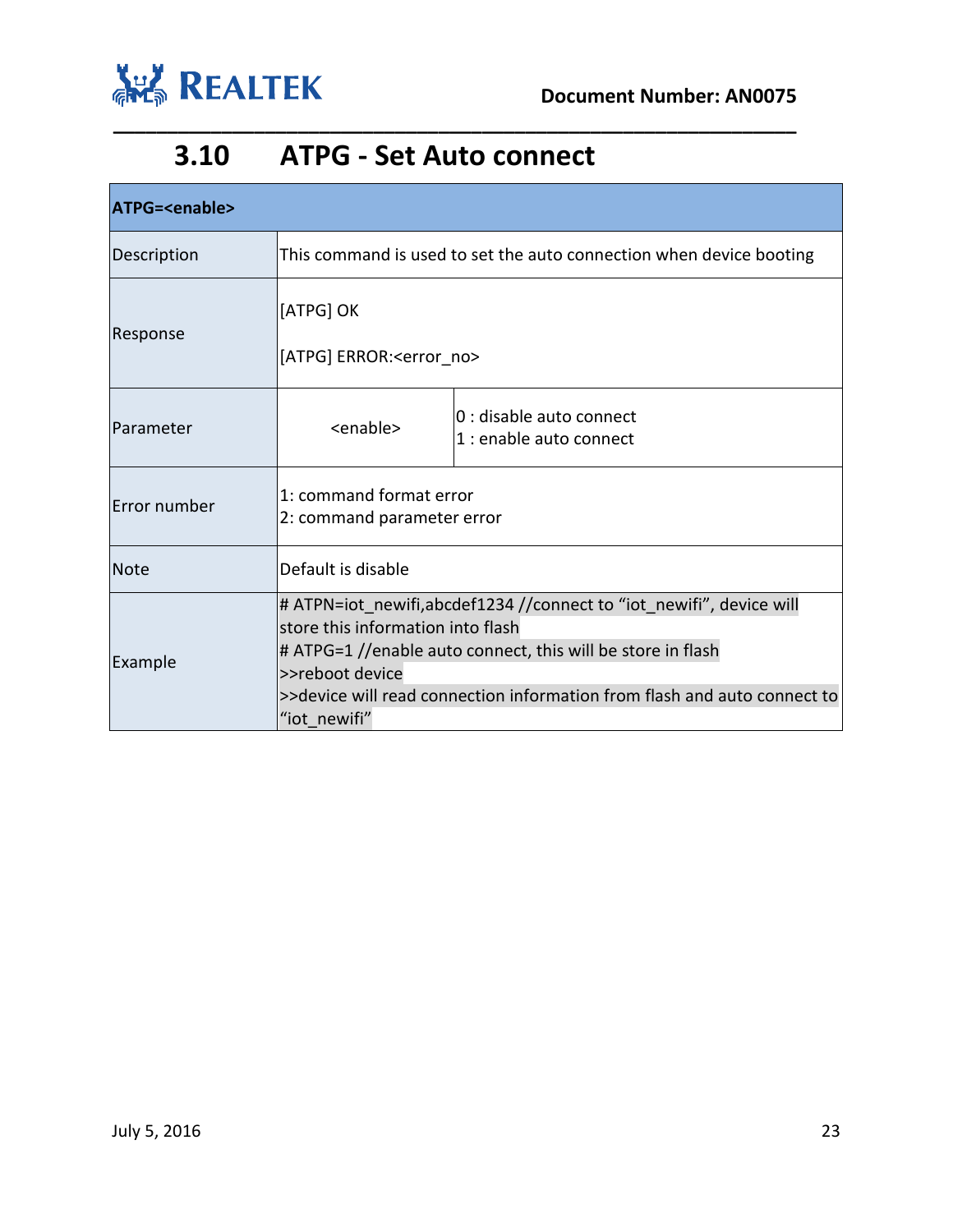

#### **3.11 ATPM - Set MAC address**

<span id="page-23-0"></span>**\_\_\_\_\_\_\_\_\_\_\_\_\_\_\_\_\_\_\_\_\_\_\_\_\_\_\_\_\_\_\_\_\_\_\_\_\_\_\_\_\_\_\_\_\_\_\_\_\_\_\_\_\_\_\_\_\_\_\_\_\_\_\_**

| ATPM= <mac></mac> |                                                       |                                                 |
|-------------------|-------------------------------------------------------|-------------------------------------------------|
| Description       | This command is used to set the mac address of device |                                                 |
| Response          | [ATPM] OK<br>[ATPM] ERROR: <error no=""></error>      |                                                 |
| Parameter         | $<$ mac $>$                                           | Format: 6 bytes hex number<br>e.g. 112233445566 |
| Error number      | 1: command format error<br>2: command parameter error |                                                 |
| Note              | Must restart system for effecting new MAC             |                                                 |

### **3.12 ATWQ - Start simple config**

<span id="page-23-1"></span>

| <b>ATWQ</b>  |                                                                                                                                                                                                                                                      |  |  |
|--------------|------------------------------------------------------------------------------------------------------------------------------------------------------------------------------------------------------------------------------------------------------|--|--|
| Description  | This command is used to start simple config                                                                                                                                                                                                          |  |  |
| Response     | [ATWQ] OK<br>[ATWQ] ERROR: <error_no></error_no>                                                                                                                                                                                                     |  |  |
| Error number | 1: cannot get station information<br>2: cannot parse the station info<br>3: cannot scan the target channel<br>4: fail to connect to target AP<br>5: fail to get IP address from target AP<br>6: fail to create UDP socket to send info to controller |  |  |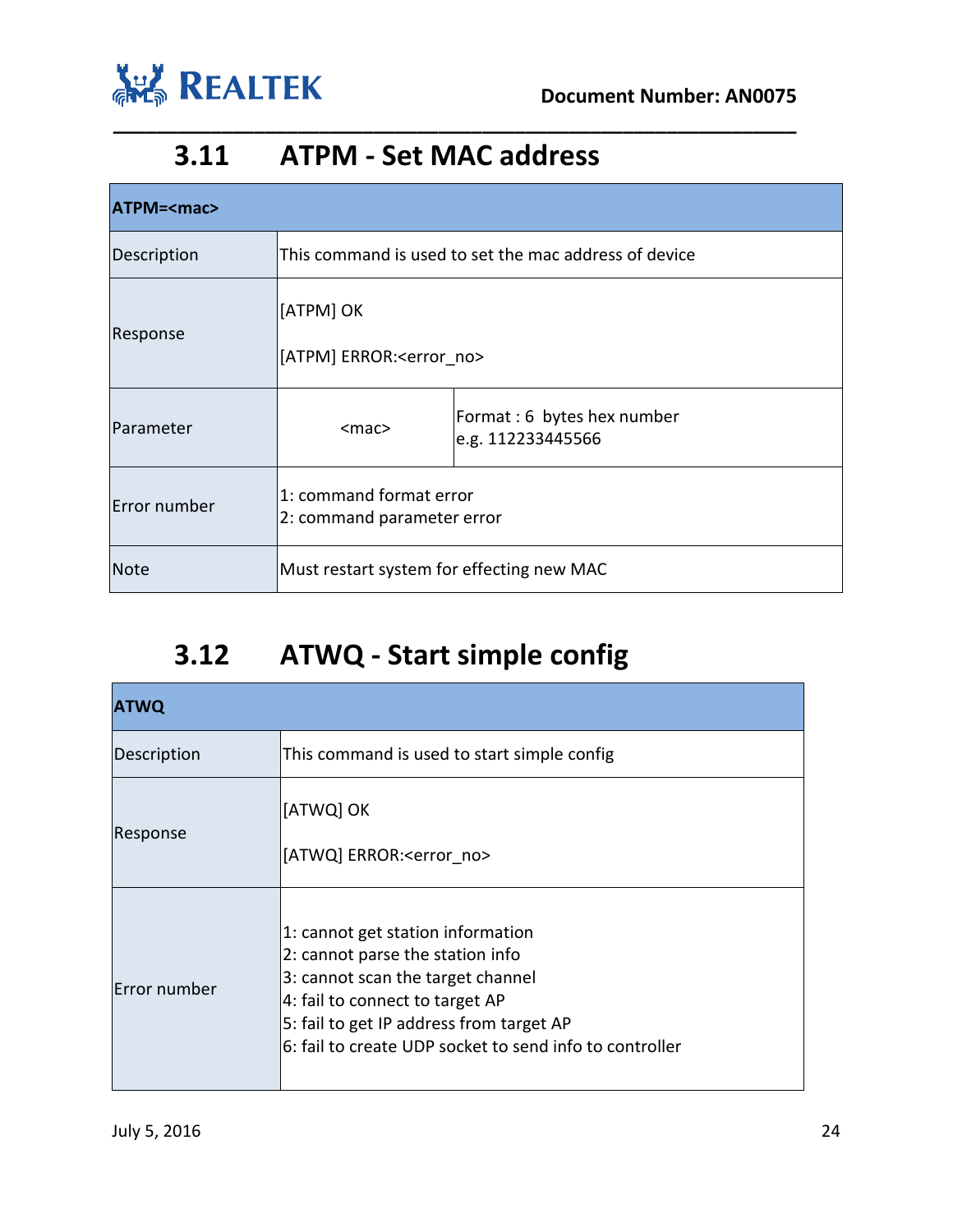

# <span id="page-24-1"></span><span id="page-24-0"></span>**4 TCP/IP command**

### **4.1 Compile guide**

To enable transport TCP/IP command, please configure **CONFIG\_TRANSPORT** to 1 in platform\_opts.h.

**\_\_\_\_\_\_\_\_\_\_\_\_\_\_\_\_\_\_\_\_\_\_\_\_\_\_\_\_\_\_\_\_\_\_\_\_\_\_\_\_\_\_\_\_\_\_\_\_\_\_\_\_\_\_\_\_\_\_\_\_\_\_\_**

### **4.2 ATP0 – Get LWIP errno**

<span id="page-24-2"></span>

| <b>AT</b>   |                                                                           |  |
|-------------|---------------------------------------------------------------------------|--|
| Description | This command is used to get errno in LwIP                                 |  |
| Response    | [[ATP0] OK: <errno><br/>[[ATP0] ERROR (errno isn't enabled in FW)</errno> |  |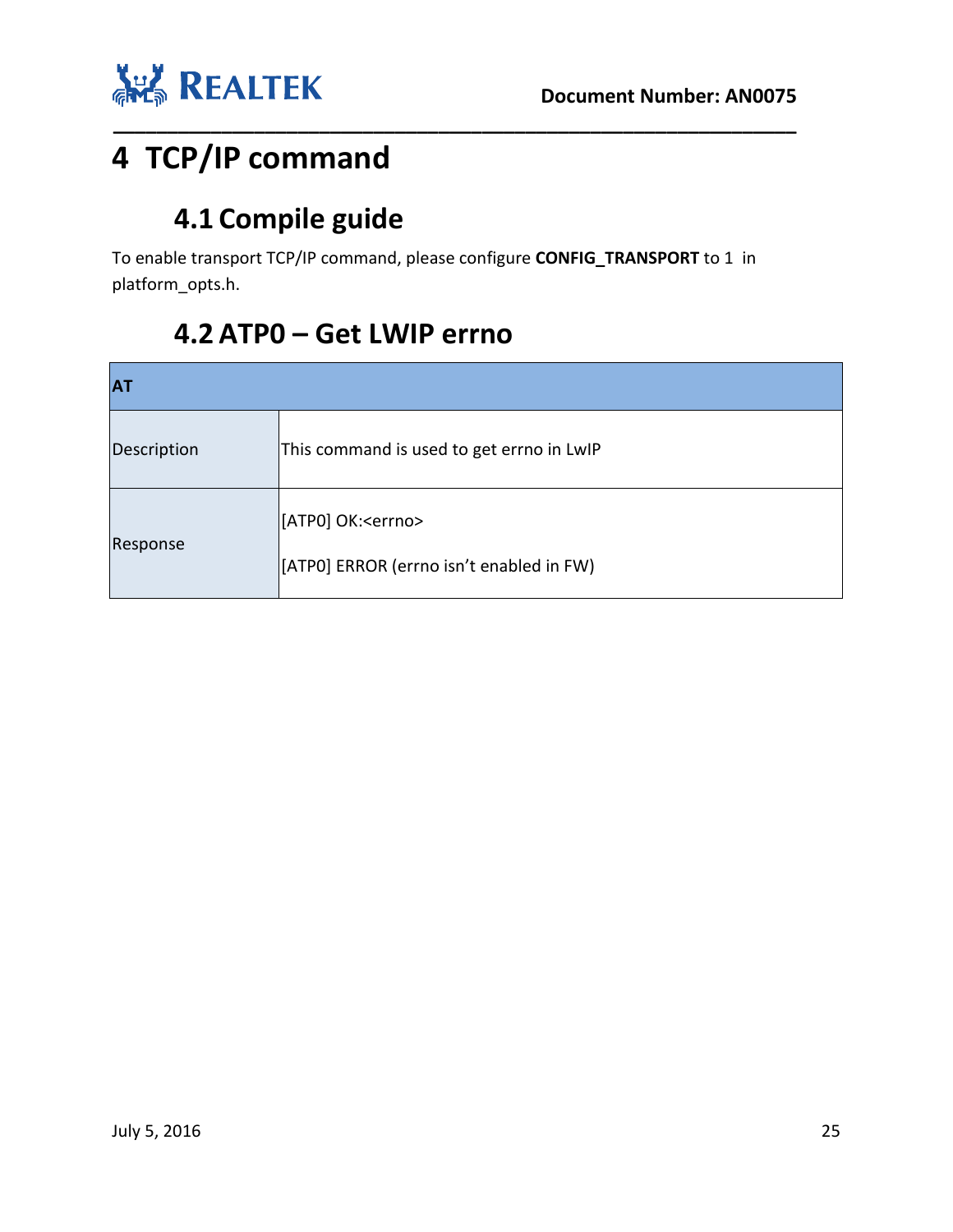

# **4.3 ATPS – Create TCP/UDP Server**

<span id="page-25-0"></span>

| <b>ATPS =<mode>,<local port=""></local></mode></b> |                                                                                                                                                                                                                                                                                                                                                                                                                          |                              |  |
|----------------------------------------------------|--------------------------------------------------------------------------------------------------------------------------------------------------------------------------------------------------------------------------------------------------------------------------------------------------------------------------------------------------------------------------------------------------------------------------|------------------------------|--|
| Description                                        | This command is used to create TCP/UDP Server.                                                                                                                                                                                                                                                                                                                                                                           |                              |  |
| Response                                           | [ATPS] OK<br>[ATPS] con $id=x$ $(x=[1,9]$ , con_id 0 is reserved)<br>Under TCP mode, if a client connects, there will be response as below:<br>[ATPS] A client connected to server[ <server id="">]<br/>con id:<x>,seed,tcp,address:xxx.xxx.xxx.xxx,port:<x>,socket:<x><br/>(response format refer to section 4.8 ATPI)<br/>[ATPS] ERROR:<error_no></error_no></x></x></x></server>                                      |                              |  |
| Parameter                                          | <mode></mode>                                                                                                                                                                                                                                                                                                                                                                                                            | $0:$ TCP mode<br>1: UDP mode |  |
|                                                    | <local port=""></local>                                                                                                                                                                                                                                                                                                                                                                                                  | $1^{\circ}65535$             |  |
| <b>Error Number</b>                                | 1: parameter number error<br>2: local port should be 1~65535<br>3: create con id error<br>4: create server task error<br>5: create socket error<br>6: set socket option error<br>7: bind error<br>8: listen error<br>9: tcp server already exists error<br>10: accept error<br>11: create con_id for seed error<br>12: udp server already exists error<br>13: server can't start under TT(transparent transmission) mode |                              |  |
| <b>Note</b>                                        | This command will assign a con_id to this TCP/UDP Server                                                                                                                                                                                                                                                                                                                                                                 |                              |  |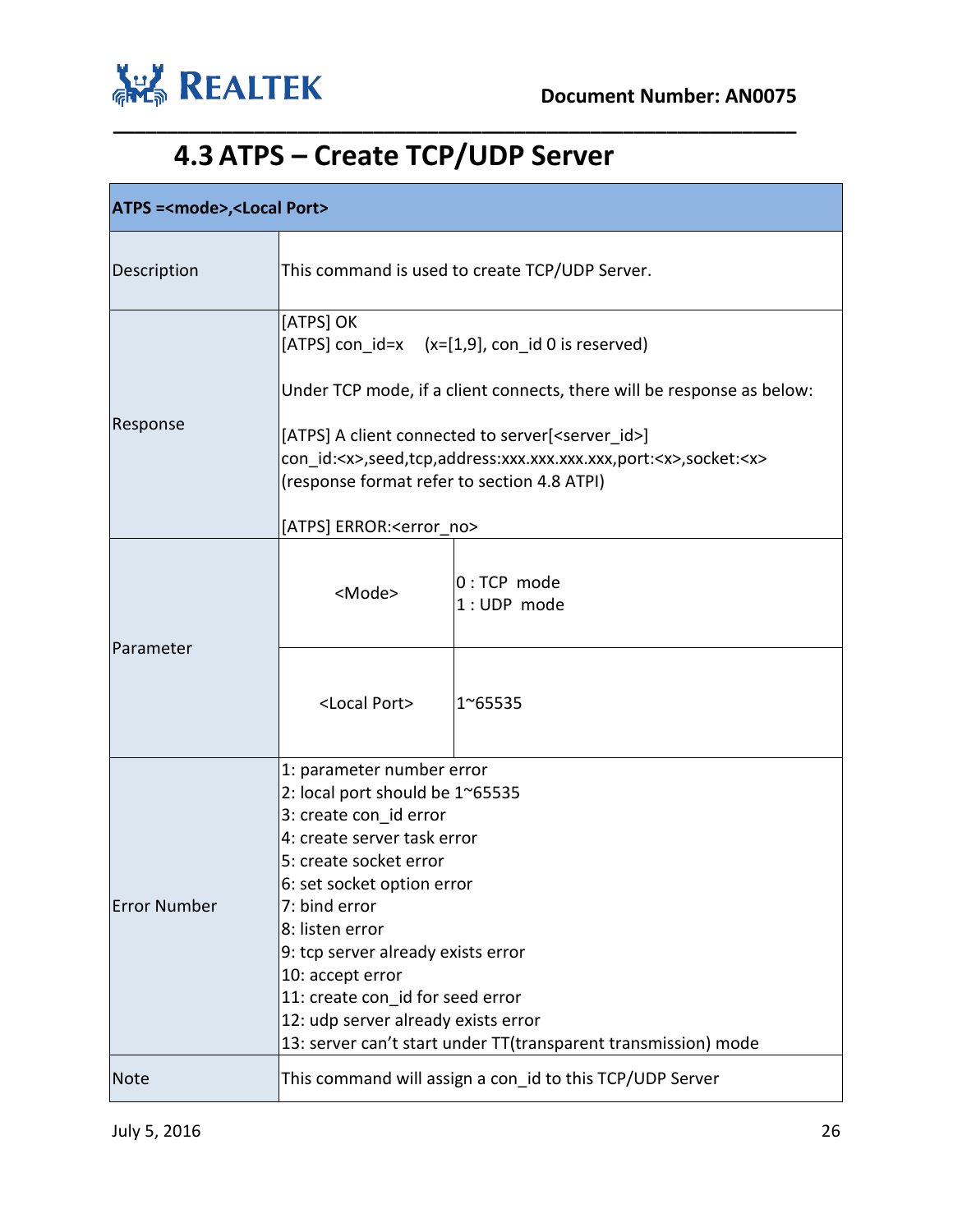

|         | //create a TCP server on PORT 5001                                                 |
|---------|------------------------------------------------------------------------------------|
|         | # ATPS=0,5001                                                                      |
|         | [ATPS] OK                                                                          |
|         | [ATPS] $con_id=1$                                                                  |
|         |                                                                                    |
|         | //when a client connects to TCP server[con id=1]                                   |
|         | [ATPS] A client connected to server[1]                                             |
|         | con id:2,seed,tcp,address:192.168.99.185,port:64068,socket:1                       |
| Example | //create a UDP server on PORT 5002                                                 |
|         | # ATPS=1,5002                                                                      |
|         | [ATPS] OK                                                                          |
|         | [ATPS] con id=3                                                                    |
|         |                                                                                    |
|         | //query connection information                                                     |
|         | # ATPI                                                                             |
|         | con id:1,server,tcp,address:192.168.99.143,port:5001,socket:0                      |
|         | con id:2,seed,tcp,address:192.168.99.185,port:64089,socket:1                       |
|         | con id:3, server, udp, address: 192.168.99.143, port: 5002, socket: 2<br>[ATPI] OK |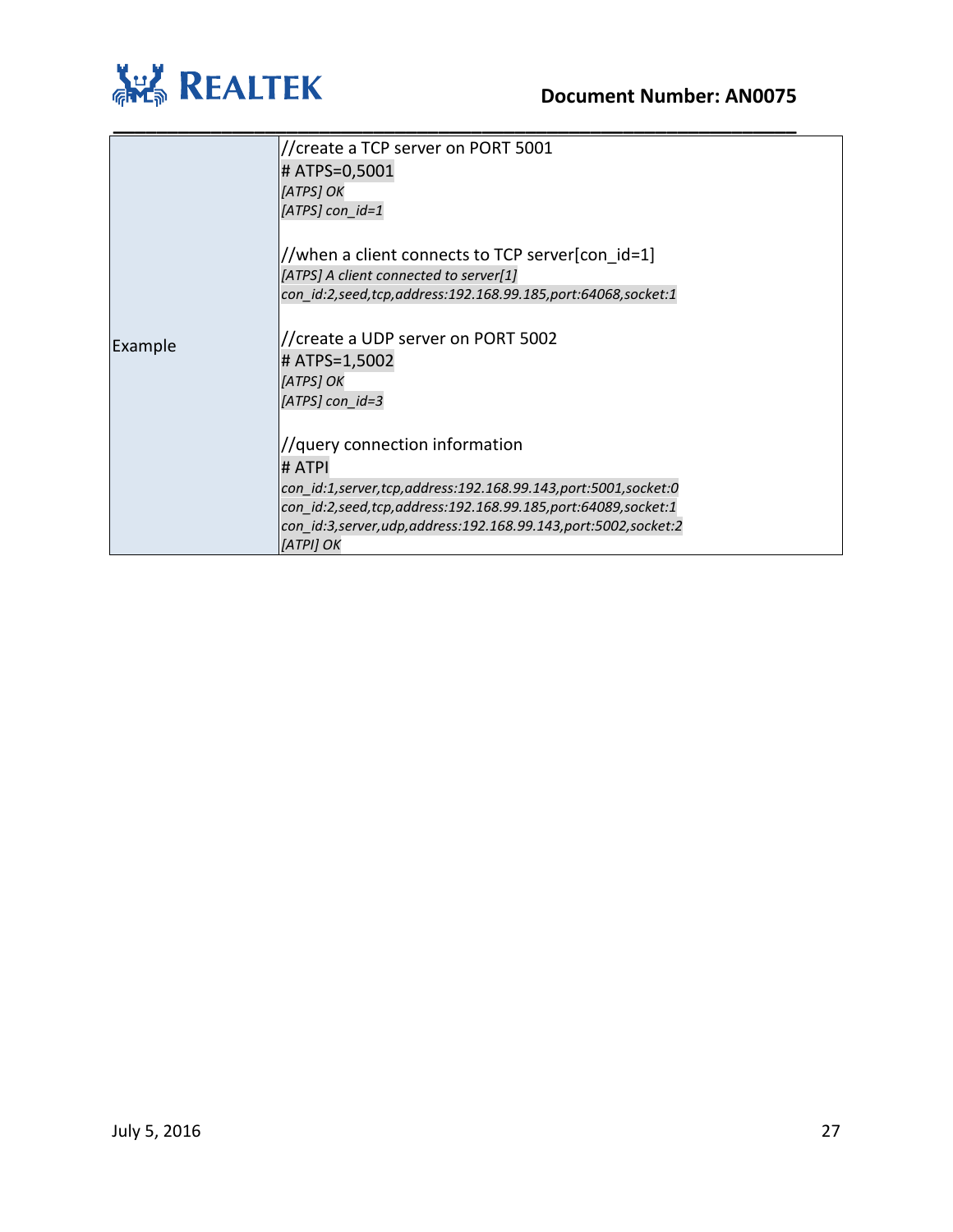

# **4.4 ATPC – Create TCP/UDP Client**

<span id="page-27-0"></span>

| ATPC = <mode>,&lt; Remote Addr&gt;,&lt; Remote Port&gt;[,<local port="">]</local></mode> |                                                                                                                                                                                                                                                                                                                                                                                                               |                                        |  |
|------------------------------------------------------------------------------------------|---------------------------------------------------------------------------------------------------------------------------------------------------------------------------------------------------------------------------------------------------------------------------------------------------------------------------------------------------------------------------------------------------------------|----------------------------------------|--|
| Description                                                                              | This command is used to create TCP/UDP Client.                                                                                                                                                                                                                                                                                                                                                                |                                        |  |
| Response                                                                                 | [ATPC] OK<br>$[ATPC]$ con_id=x $(x=[1,9], \text{con}_id 0$ is reserved)                                                                                                                                                                                                                                                                                                                                       |                                        |  |
|                                                                                          | [ATPC] ERROR: <error no=""></error>                                                                                                                                                                                                                                                                                                                                                                           |                                        |  |
| Parameter                                                                                | <mode></mode>                                                                                                                                                                                                                                                                                                                                                                                                 | $0:TCP$ mode<br>1: UDP mode            |  |
|                                                                                          | <remote addr=""></remote>                                                                                                                                                                                                                                                                                                                                                                                     | XXX.XXX.XXX.XXX<br>Or<br>"www.xxx.com" |  |
|                                                                                          | < Remote Port>                                                                                                                                                                                                                                                                                                                                                                                                | 1~65535                                |  |
|                                                                                          | [ <local port="">]</local>                                                                                                                                                                                                                                                                                                                                                                                    | Local port to bind, only valid for UDP |  |
| <b>Error Number</b>                                                                      | 1: parameter number error<br>2: remote IP format or host unfound error<br>3: remote port should be 1~65535 error<br>4: create con id error (none available)<br>5: create client task error<br>6: inet_ntoa_r remote address error<br>7: create socket error<br>8: hang node error for tcp client<br>9: connect error for tcp client<br>10: hang node error for udp client<br>11: local port should be 1~65535 |                                        |  |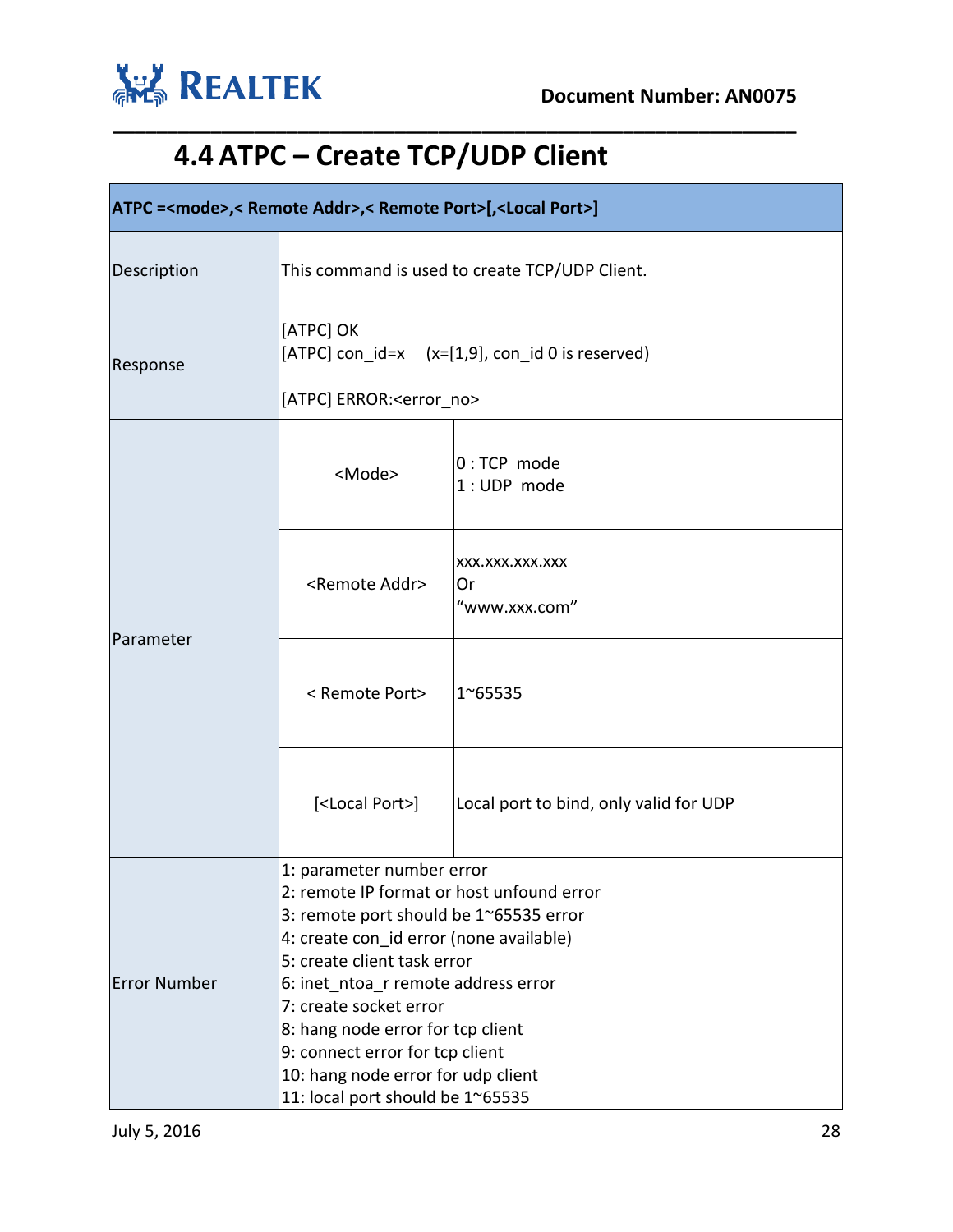

|             | 12: bind local port error                                                                                                                                                                                                                                                                                                                                                                                         |
|-------------|-------------------------------------------------------------------------------------------------------------------------------------------------------------------------------------------------------------------------------------------------------------------------------------------------------------------------------------------------------------------------------------------------------------------|
|             | 13: connection already exists for TT (transparent transmission) mode                                                                                                                                                                                                                                                                                                                                              |
| <b>Note</b> | This command will assign a con id to this TCP/UDP Client                                                                                                                                                                                                                                                                                                                                                          |
|             | //Create a TCP client and connect to TCP server IP 192.168.99.185 on<br>server's port 5001<br># ATPC=0,192.168.99.101,5001<br>[ATPC] OK<br>[ATPC] con id=4                                                                                                                                                                                                                                                        |
| Example     | //Create a UDP client targeting to server "www.google.com" on server's<br>port 8080<br># ATPC=1,"www.google.com",8080<br>[ATPC] OK<br>[ATPC] con id=5                                                                                                                                                                                                                                                             |
|             | //query connection information<br># ATPI<br>con_id:1,server,tcp,address:192.168.99.143,port:5001,socket:0<br>con id:2,seed,tcp,address:192.168.99.185,port:64089,socket:1<br>con id:3, server, udp, address: 192.168.99.143, port: 5002, socket: 2<br>con id:4, client, tcp, address: 192.168.99.185, port: 5001, socket: 3<br>con id:5, client, udp, address: 64.233.189.104, port: 8080, socket: 4<br>[ATPI] OK |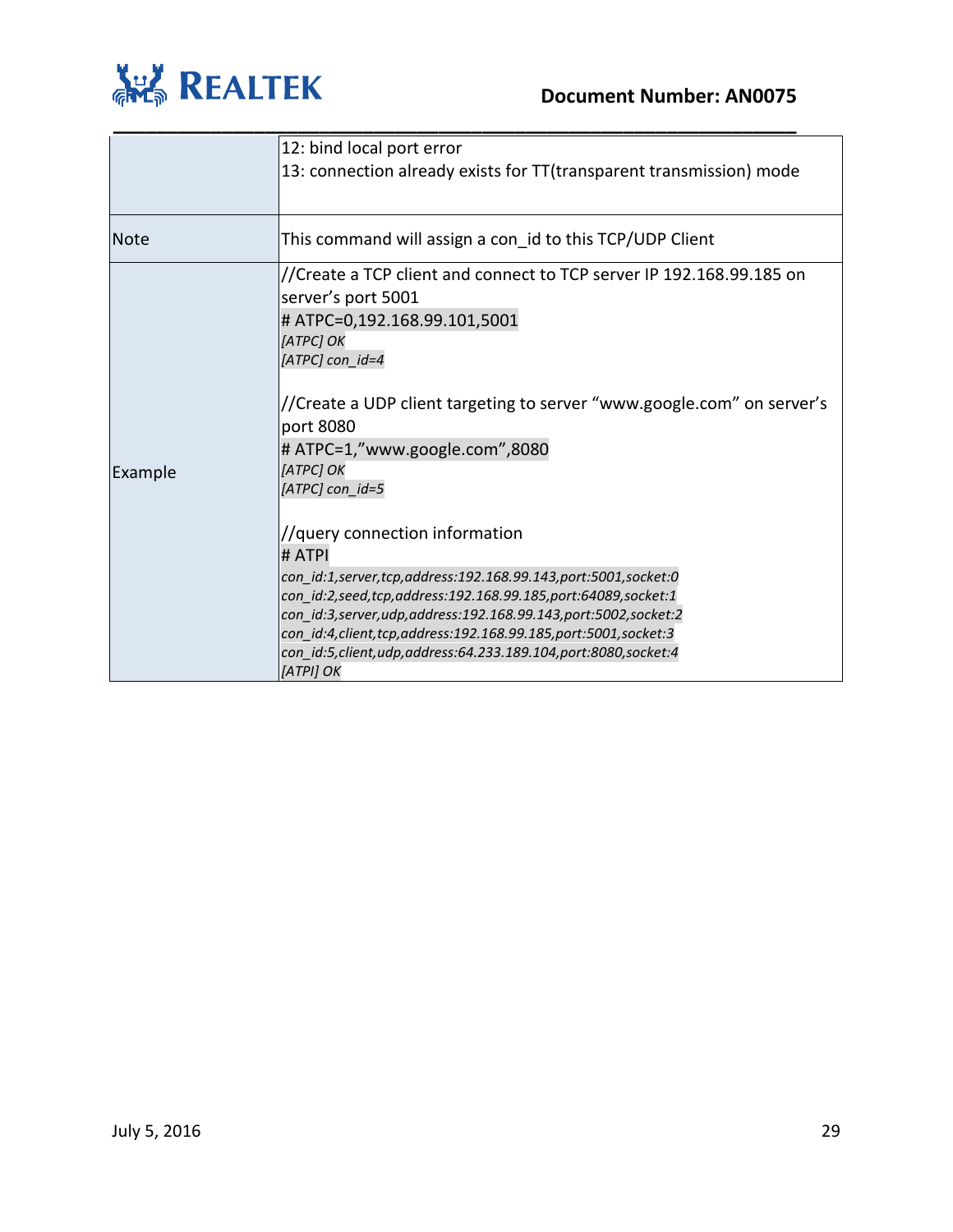

### **4.5 ATPD – Close TCP or UDP connection**

<span id="page-29-0"></span>

| ATPD= <con_id></con_id> |                                                                                                                                                                                                                                                                                                                                                                                                                                                                                                                                                                                                                                                                                                                                                                                         |                                                                          |
|-------------------------|-----------------------------------------------------------------------------------------------------------------------------------------------------------------------------------------------------------------------------------------------------------------------------------------------------------------------------------------------------------------------------------------------------------------------------------------------------------------------------------------------------------------------------------------------------------------------------------------------------------------------------------------------------------------------------------------------------------------------------------------------------------------------------------------|--------------------------------------------------------------------------|
| Description             | This command is used to close TCP/UDP connection                                                                                                                                                                                                                                                                                                                                                                                                                                                                                                                                                                                                                                                                                                                                        |                                                                          |
| Response                | [ATPD] OK<br>[ATPD] ERROR: <error no=""></error>                                                                                                                                                                                                                                                                                                                                                                                                                                                                                                                                                                                                                                                                                                                                        |                                                                          |
| Parameter               | $<$ con $id$ >                                                                                                                                                                                                                                                                                                                                                                                                                                                                                                                                                                                                                                                                                                                                                                          | con_id=[1,9] for certain connection<br>con id=0 to close all connections |
| <b>Error Number</b>     | 1: command format error<br>2: command parameter error<br>3: no con_id is found                                                                                                                                                                                                                                                                                                                                                                                                                                                                                                                                                                                                                                                                                                          |                                                                          |
| <b>Note</b>             | Use the ATPI command to show the connection id                                                                                                                                                                                                                                                                                                                                                                                                                                                                                                                                                                                                                                                                                                                                          |                                                                          |
| Example                 | //query connection information<br># ATPI<br>con_id:1,server,tcp,address:192.168.99.143,port:5001,socket:0<br>con_id:2,seed,tcp,address:192.168.99.185,port:64089,socket:1<br>con_id:3,server,udp,address:192.168.99.143,port:5002,socket:2<br>con_id:4,client,tcp,address:192.168.99.185,port:5001,socket:3<br>con_id:5,client,udp,address:64.233.189.104,port:8080,socket:4<br>[ATPI] OK<br>//close con_id 5 (udp client)<br># ATPD=5<br>[ATPD] OK<br>//query connection information<br># ATPI<br>con_id:1,server,tcp,address:192.168.99.143,port:5001,socket:0<br>con id:2,seed,tcp,address:192.168.99.185,port:64089,socket:1<br>con id:3, server, udp, address: 192.168.99.143, port: 5002, socket: 2<br>con_id:4,client,tcp,address:192.168.99.185,port:5001,socket:3<br>[ATPI] OK |                                                                          |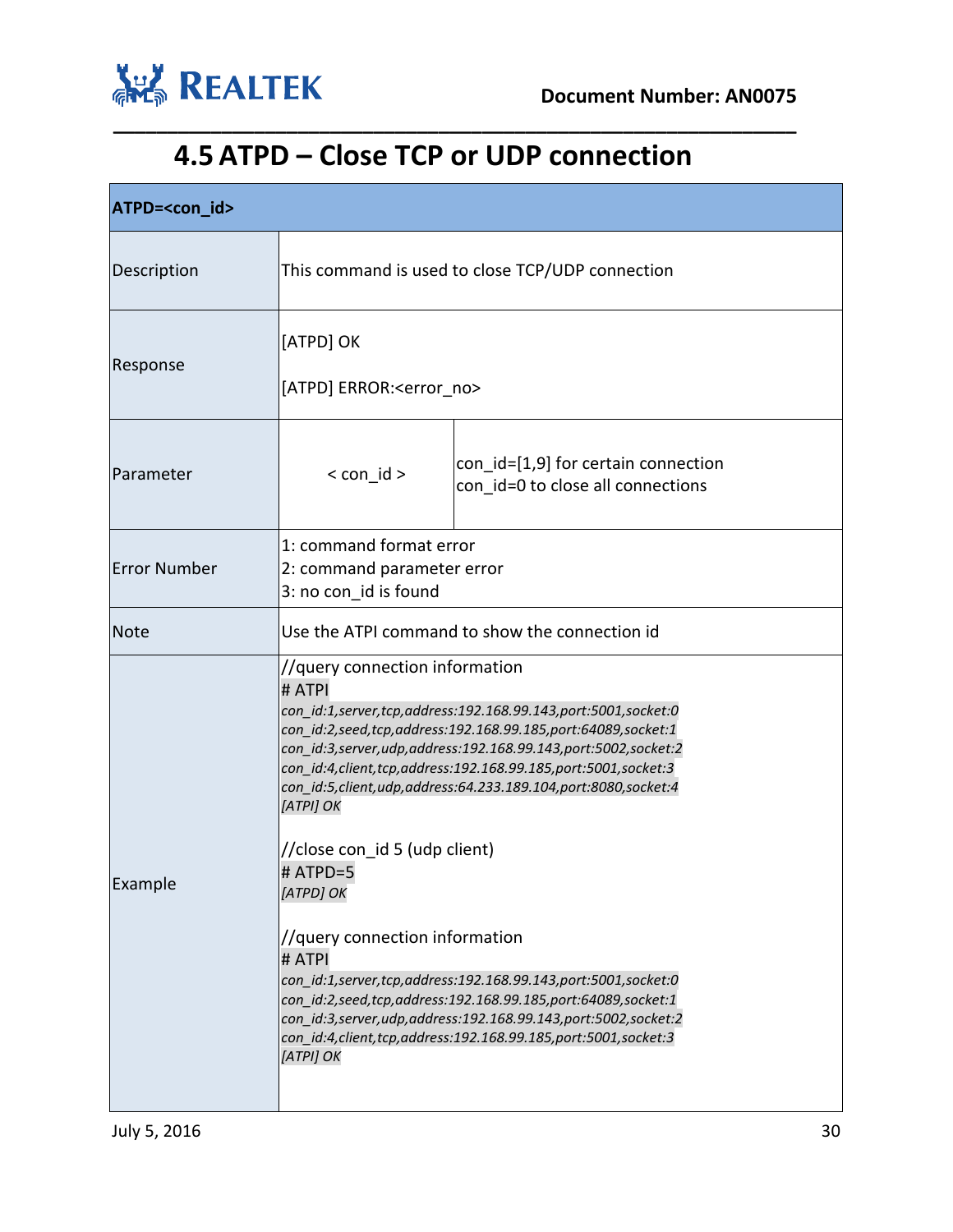

| //close con id 1 (TCP server), and its seed(con id=2) will be also closed |
|---------------------------------------------------------------------------|
| $#$ ATPD=1                                                                |
| [ATPD] OK                                                                 |
|                                                                           |
| //query connection information                                            |
| # ATPI                                                                    |
| con id:3, server, udp, address: 192.168.99.143, port: 5002, socket: 2     |
| con id:4, client, tcp, address: 192.168.99.185, port: 5001, socket: 3     |
| [ATPI] OK                                                                 |
|                                                                           |
| //close all connections                                                   |
| # ATPD=0                                                                  |
| [ATPD] OK                                                                 |
|                                                                           |
| //query connection information                                            |
| # ATPI                                                                    |
| [ATPI] OK                                                                 |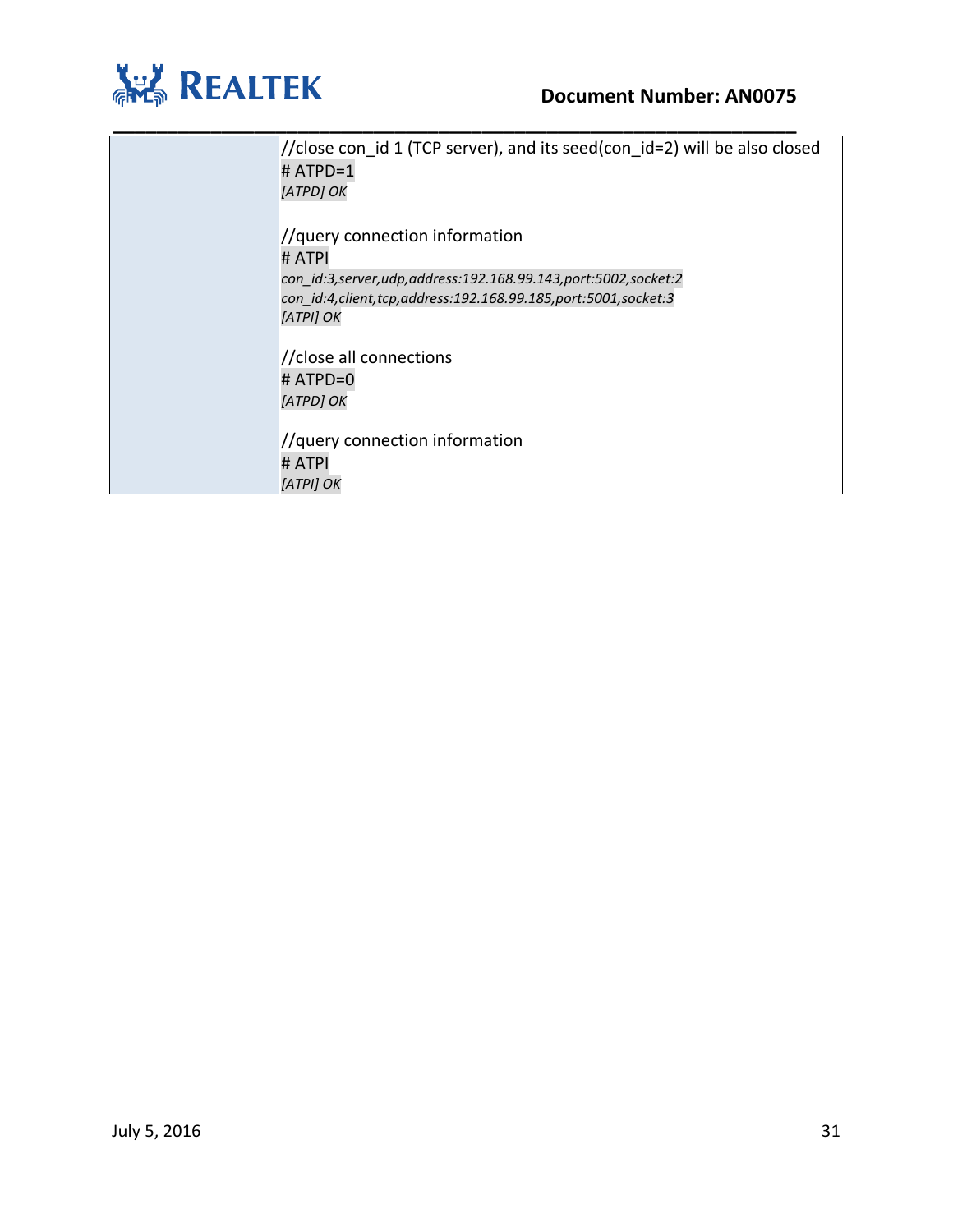

### **4.6 ATPT – Send data**

<span id="page-31-0"></span>

| ATPT= <data_size>,<con_id>[,<dst_ip>,<dst_port>]:<data></data></dst_port></dst_ip></con_id></data_size> |                                                                                                                                                                                                                                                                                                                                                                                                           |                                                              |  |
|---------------------------------------------------------------------------------------------------------|-----------------------------------------------------------------------------------------------------------------------------------------------------------------------------------------------------------------------------------------------------------------------------------------------------------------------------------------------------------------------------------------------------------|--------------------------------------------------------------|--|
| Description                                                                                             | This command is used to send data to a specific connection                                                                                                                                                                                                                                                                                                                                                |                                                              |  |
| Response                                                                                                | [ATPT] OK, < con id><br>[ATPT] ERROR: <error no=""></error>                                                                                                                                                                                                                                                                                                                                               |                                                              |  |
|                                                                                                         |                                                                                                                                                                                                                                                                                                                                                                                                           |                                                              |  |
|                                                                                                         | <data_size></data_size>                                                                                                                                                                                                                                                                                                                                                                                   | Data length                                                  |  |
|                                                                                                         | <con id=""></con>                                                                                                                                                                                                                                                                                                                                                                                         | $(1^{\sim}9, \text{con} \text{id } 0 \text{ is reserved})$   |  |
|                                                                                                         | $[<$ dst_ip>]                                                                                                                                                                                                                                                                                                                                                                                             | [optional]xxx.xxx.xxx.xxx (only need for udp server<br>mode) |  |
|                                                                                                         | [ <dst_port>]</dst_port>                                                                                                                                                                                                                                                                                                                                                                                  | [optional]1~65535 (only need for udp server<br>mode)         |  |
|                                                                                                         | <data></data>                                                                                                                                                                                                                                                                                                                                                                                             | Payload data                                                 |  |
| <b>Error Number</b>                                                                                     | 1: parameter number error<br>2: <buffer size=""> exceeds ATPT send buffer size<br/>3: con id is not found<br/>4: <udp client="" ip=""> or <udp client="" port=""> error for udp server case<br/>5: sendto() error for udp server<br/>6: sendto() error for udp client<br/>7: TCP server should send data to the seed<br/>8: write error for tcp client/server</udp></udp></buffer>                        |                                                              |  |
| Note                                                                                                    | 1. Use the ATPI command to show the connection status<br>2. The ATPT command can't send data via TCP server created at<br>localhost.<br>3. After delimiter ":", any input will count                                                                                                                                                                                                                      |                                                              |  |
| Example                                                                                                 | //query connection information<br># ATPI<br>con id:1,server,tcp,address:192.168.99.143,port:5001,socket:0<br>con id:2,seed,tcp,address:192.168.99.185,port:64089,socket:1<br>con id:3, server, udp, address: 192.168.99.143, port: 5002, socket: 2<br>con_id:4,client,tcp,address:192.168.99.185,port:5001,socket:3<br>con id:5, client, udp, address: 64.233.189.104, port: 8080, socket: 4<br>[ATPI] OK |                                                              |  |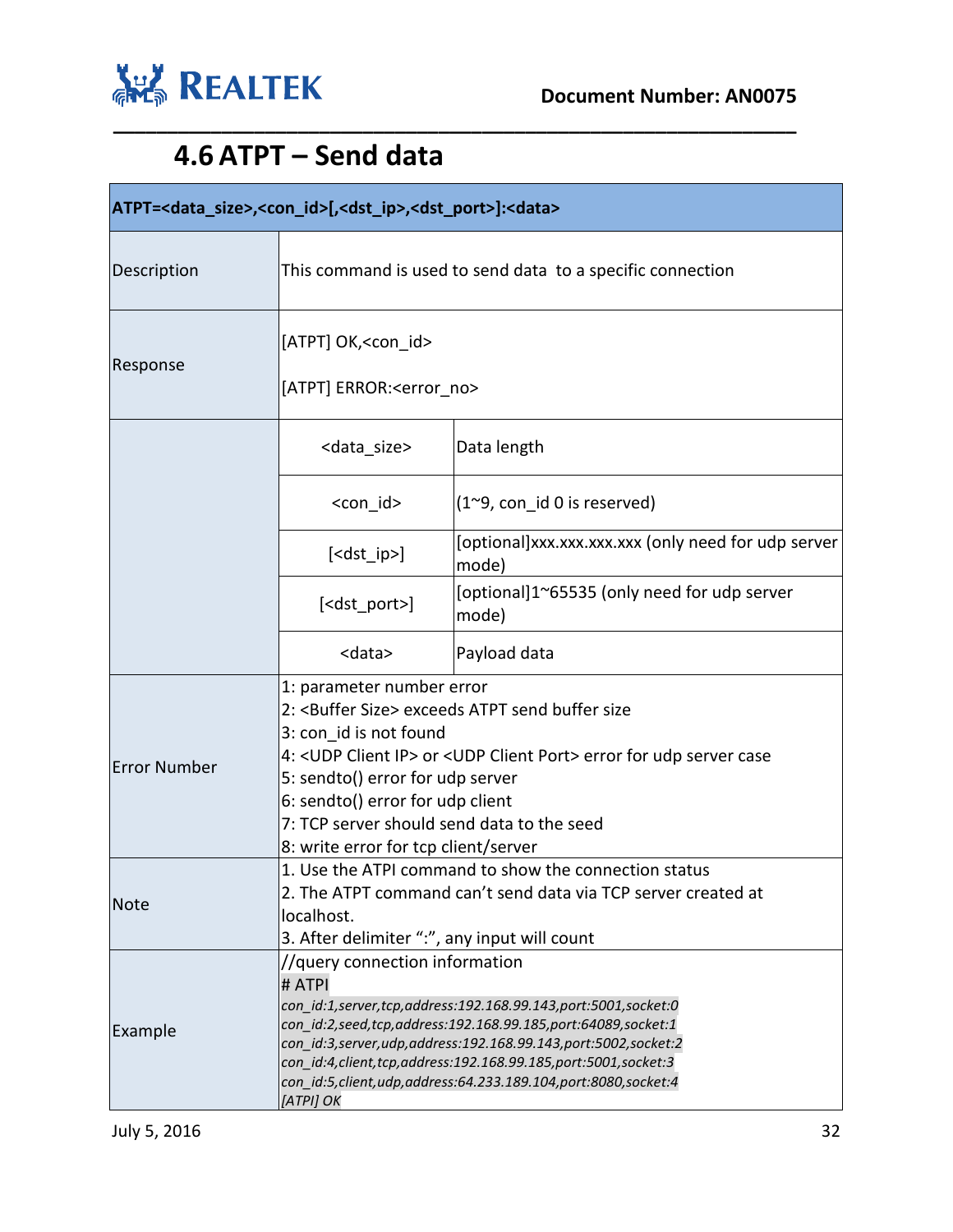

| //send data to TCP client(Seed) (con id 2)<br># ATPT=14,2: Hello Realtek!<br>[ATPT] OK,2                                                                |
|---------------------------------------------------------------------------------------------------------------------------------------------------------|
| //send data to UDP Server via UDP client(con id 5)<br># ATPT=14,5: Hello Realtek!<br>[ATPT] OK,5                                                        |
| //send data to TCP Server via TCP client(con id 4)<br># ATPT=14,4: Hello Realtek!<br>[ATPT] OK,4                                                        |
| //send data to UDP client(ip: 192.168.99.185, port:55339) via UDP<br>Server(con id 3)<br># ATPT=14,3,192.168.99.185,55339:Hello Realtek!<br>[ATT] OK, 3 |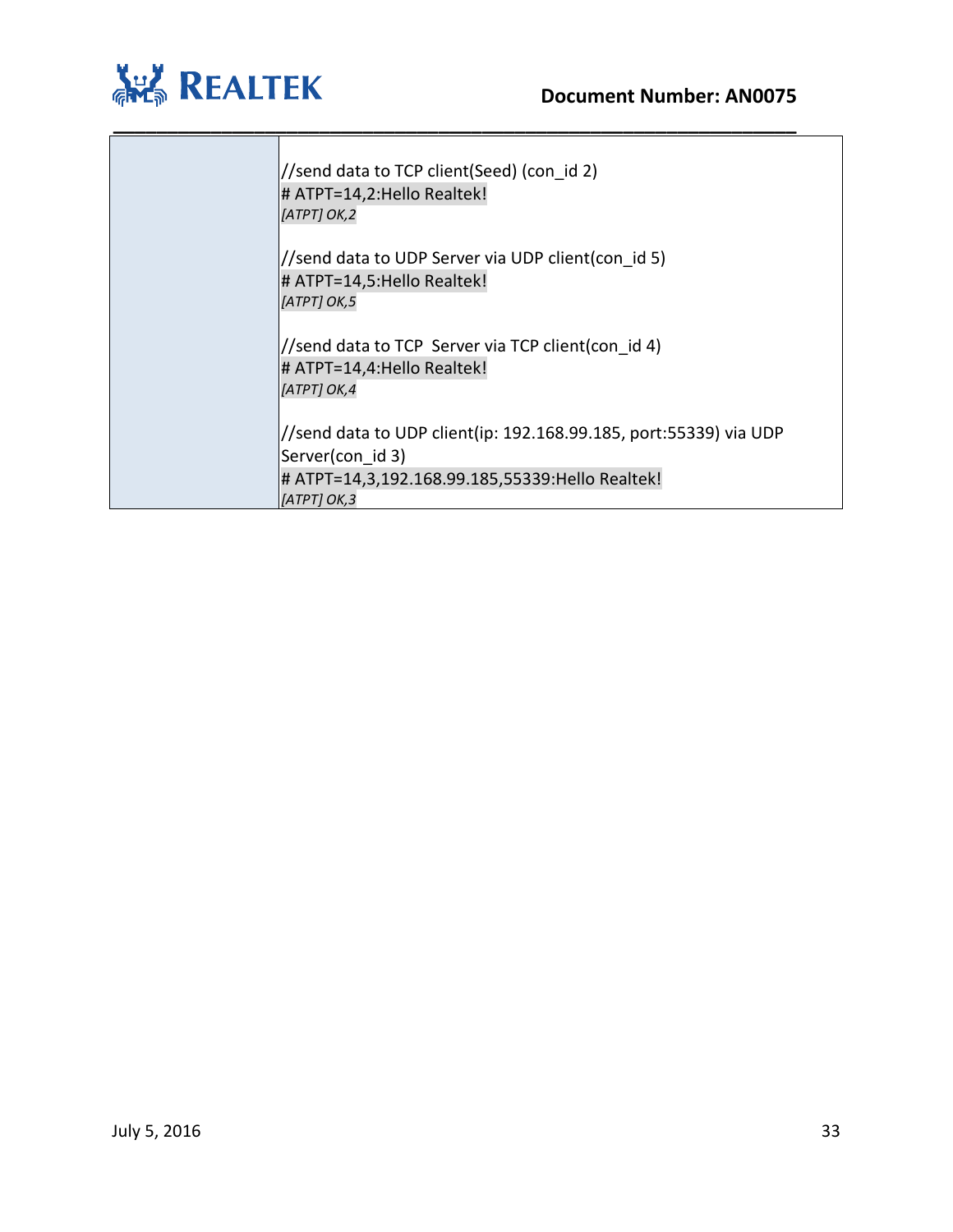



### **4.7 ATPR – Receive data**

<span id="page-33-0"></span>

| ATPR =< con id>, < Buffer Size> |                                                                                                                                                                                                                                                                                                                                                                                           |                                                    |  |
|---------------------------------|-------------------------------------------------------------------------------------------------------------------------------------------------------------------------------------------------------------------------------------------------------------------------------------------------------------------------------------------------------------------------------------------|----------------------------------------------------|--|
| Description                     | This command is used to receive data from a specific connection id, and<br>FW can also be configured to auto receive mode which means any packet<br>received on any connection will return to host automatically (refer to<br>section 4.8 command ATPK)                                                                                                                                   |                                                    |  |
| Response                        | [ATPR] OK, <data size="">,<con_id>[,<dst_ip>,<dst_port>]:<data><br/>[ATPR] ERROR:<error no=""></error></data></dst_port></dst_ip></con_id></data>                                                                                                                                                                                                                                         |                                                    |  |
| Parameter                       | <con id=""></con>                                                                                                                                                                                                                                                                                                                                                                         | $(1^{\sim}9, \text{con}_id 0 \text{ is reserved})$ |  |
|                                 | <buffer size=""></buffer>                                                                                                                                                                                                                                                                                                                                                                 | Data length                                        |  |
| <b>Error Number</b>             | 1: command format error<br>2: <buffer size=""> error (should be 1 ~ MAX_BUFFER(default 1600))<br/>3: &lt; con id&gt; is not found<br/>4: recvfrom() error for udp server<br/>5: recvfrom() error for udp client/seed<br/>6: TCP server should receive from seed<br/>7: connection lost<br/>8: read() error for tcp con_id</buffer>                                                        |                                                    |  |
| Note                            | 1. Use the ATPR command to receive data from the specific connection id<br>2. The ATPR command can't receive data via TCP server created at<br>localhost.<br>3. [, <dst ip="">,<dst port="">] will append only if receive data via UDP server<br/>created at localhost</dst></dst>                                                                                                        |                                                    |  |
| Example                         | //query connection information<br># ATPI<br>con id:1,server,tcp,address:192.168.99.143,port:5001,socket:0<br>con_id:2,seed,tcp,address:192.168.99.185,port:64089,socket:1<br>con id:3,server,udp,address:192.168.99.143,port:5002,socket:2<br>con_id:4,client,tcp,address:192.168.99.185,port:5001,socket:3<br>con_id:5,client,udp,address:64.233.189.104,port:8080,socket:4<br>[ATPI] OK |                                                    |  |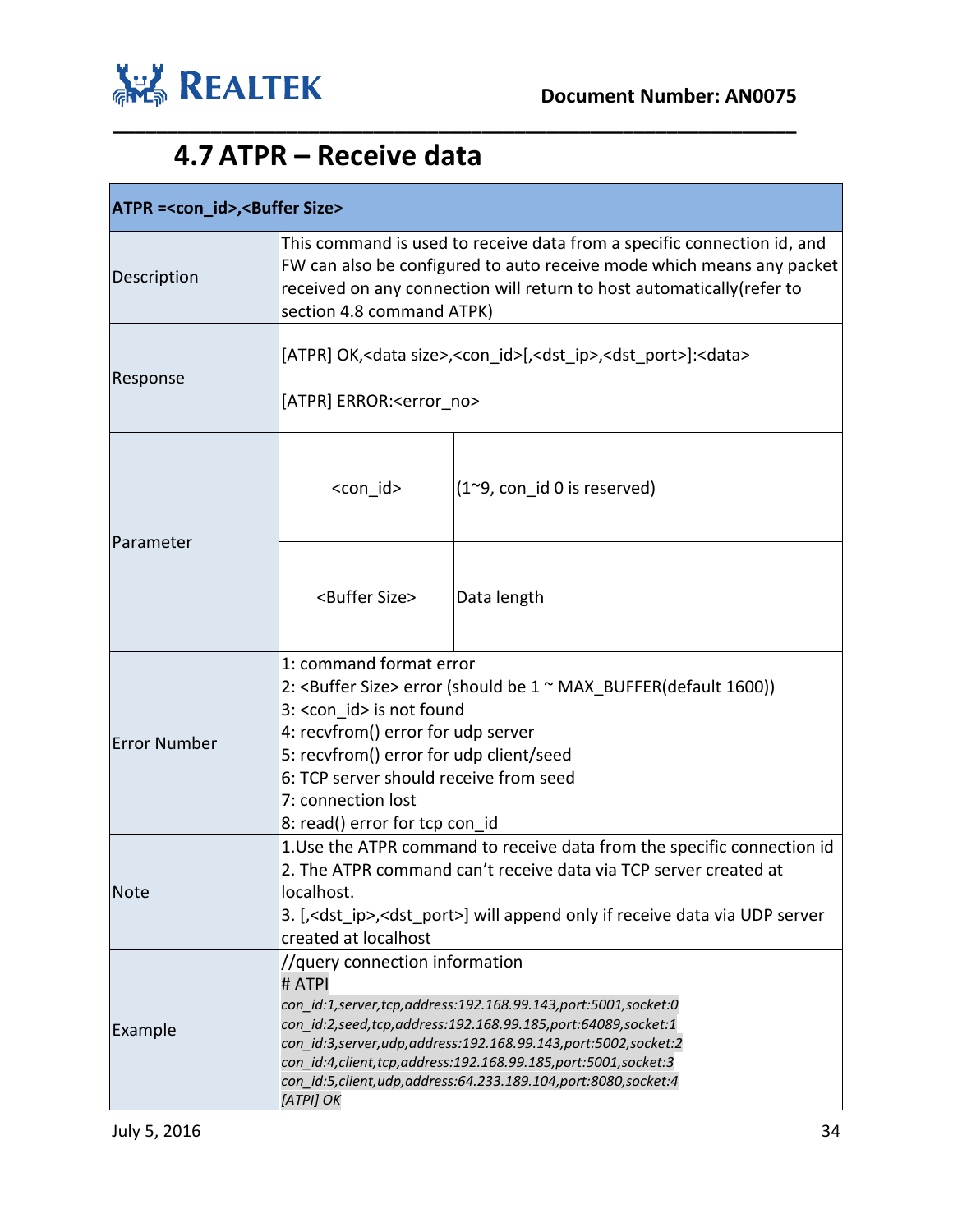



| //receive data "12345678" via TCP seed (con id 2)  |
|----------------------------------------------------|
| # ATPR=2,1500                                      |
| [ATPR] OK, 8, 2:12345678                           |
|                                                    |
| //receive data "12345678" via UDP server(con id 3) |
| # ATPR=3,1500                                      |
| [ATPR] OK, 8, 3, 192.168.99.185, 52795: 12345678   |
|                                                    |
| //receive data "12345678" via TCP client(con id 4) |
| # ATPR=4,1500                                      |
| [ATPR] OK, 8, 4: 12345678                          |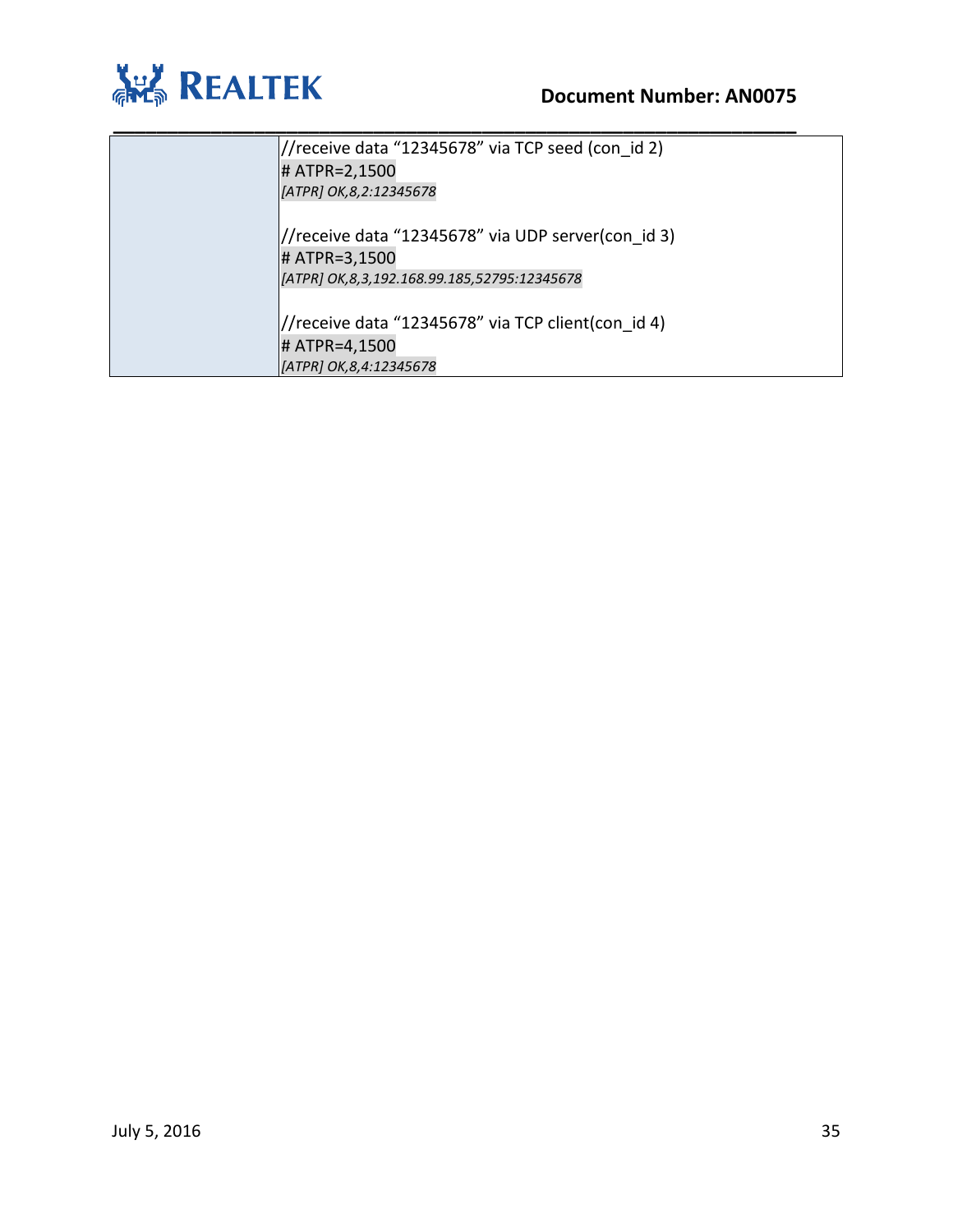

### **4.8 ATPK – Set auto receive data mode**

<span id="page-35-0"></span>

| <b>ATPK=<enable></enable></b> |                                                                                                                                                                                                                                                                                                                                                                                                                                                                         |                                                                                   |  |
|-------------------------------|-------------------------------------------------------------------------------------------------------------------------------------------------------------------------------------------------------------------------------------------------------------------------------------------------------------------------------------------------------------------------------------------------------------------------------------------------------------------------|-----------------------------------------------------------------------------------|--|
| Description                   | This command is used to set auto receive data mode                                                                                                                                                                                                                                                                                                                                                                                                                      |                                                                                   |  |
| Response                      | [ATPK] OK<br>[ATPK] ERROR: <error_no></error_no>                                                                                                                                                                                                                                                                                                                                                                                                                        |                                                                                   |  |
| Parameter                     | <enable></enable>                                                                                                                                                                                                                                                                                                                                                                                                                                                       | 0 : disable auto receive data mode (default)<br>1 : enable auto receive data mode |  |
| <b>Error Number</b>           | 1: command parameter error<br>2: start auto receive task fail                                                                                                                                                                                                                                                                                                                                                                                                           |                                                                                   |  |
| <b>Note</b>                   | Once the auto receive mode is enabled, any packet received on any<br>connection will return to host automatically in the same format as ATPR<br>(refer to section 4.7, response of command ATPR) in normal transmission<br>mode. But if under transparent transmission mode, received data will<br>return to host without any information in the head.<br>Normal mode:<br>[ATPR] OK,8,3,192.168.99.185,52795:12345678<br>TT(transparent transmission) mode:<br>12345678 |                                                                                   |  |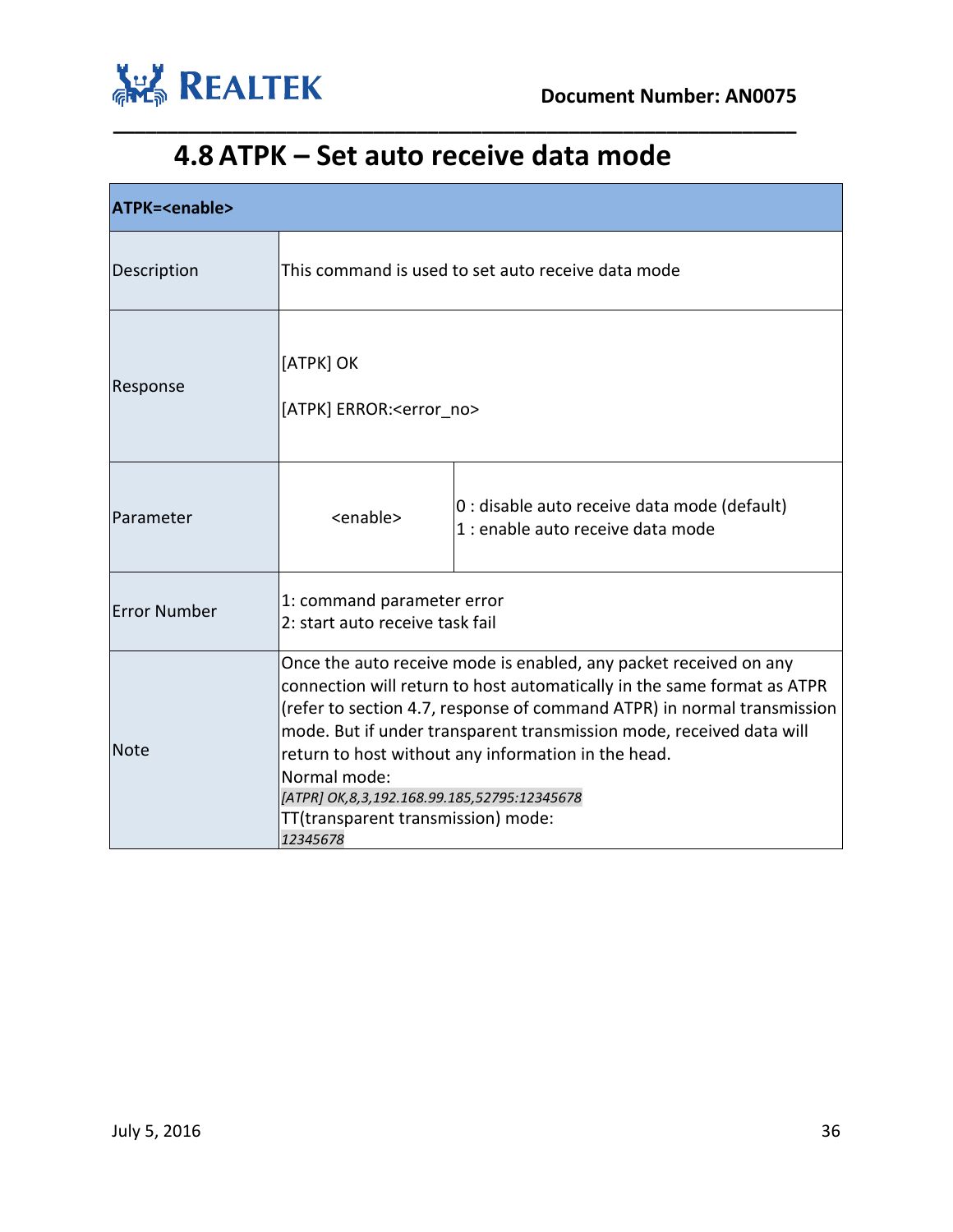

### **4.9 ATPI – Check network connection status**

<span id="page-36-0"></span>

| <b>ATPI</b>         |                                                                                                                                                                                                                                                                                                                                                                         |  |  |
|---------------------|-------------------------------------------------------------------------------------------------------------------------------------------------------------------------------------------------------------------------------------------------------------------------------------------------------------------------------------------------------------------------|--|--|
| Description         | This command is used to print network connection status                                                                                                                                                                                                                                                                                                                 |  |  |
| Response            | con id : <con id="">,<server client="" client)="" seed(tcp="">,\<br/><tcp udp="">,address:<ip address="">,port:<port>,socket:<socket id=""><br/>[ATPI] OK</socket></port></ip></tcp></server></con>                                                                                                                                                                     |  |  |
| <b>Error Number</b> |                                                                                                                                                                                                                                                                                                                                                                         |  |  |
| Example             | # ATPI<br>con id:1,server,tcp,address:192.168.99.143,port:5001,socket:0<br>con id:2,seed,tcp,address:192.168.99.185,port:64089,socket:1<br>con id:3, server, udp, address: 192.168.99.143, port: 5002, socket: 2<br>con id:4, client, tcp, address: 192.168.99.185, port: 5001, socket: 3<br>con id:5,client,udp,address:64.233.189.104,port:8080,socket:4<br>[ATPI] OK |  |  |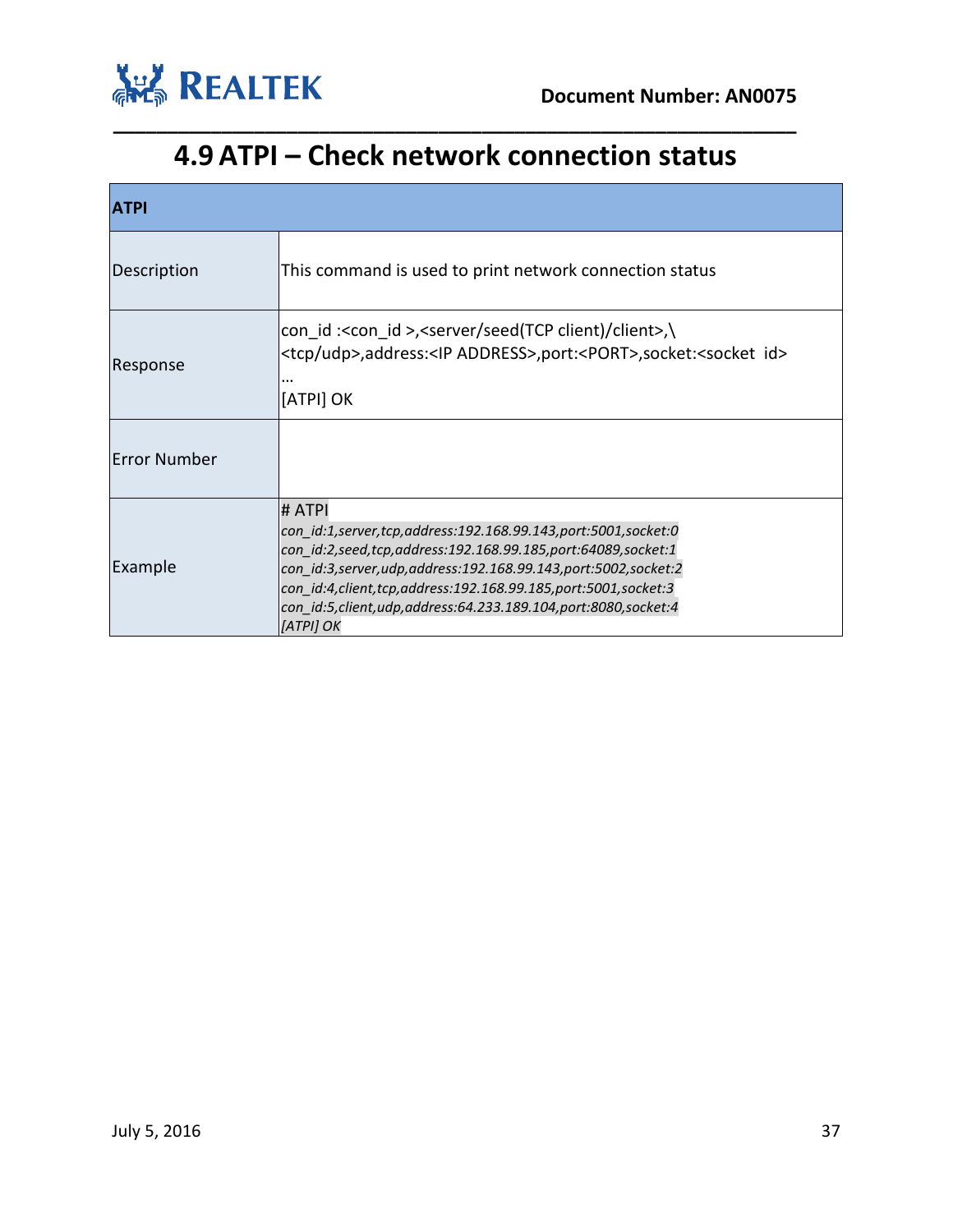



#### **4.10 ATPP – PING Command**

<span id="page-37-0"></span>

| ATPP= <xxxx.xxxx.xxxx.xxxx>,[y/loop]</xxxx.xxxx.xxxx.xxxx> |                                                                                                                                                                                |                                                                                                    |  |
|------------------------------------------------------------|--------------------------------------------------------------------------------------------------------------------------------------------------------------------------------|----------------------------------------------------------------------------------------------------|--|
| <b>Or</b><br>ATPP= <con_id>, [y/loop]</con_id>             |                                                                                                                                                                                |                                                                                                    |  |
| Description                                                | This command is used to PING a specific connection id, or PING a specific<br>network address                                                                                   |                                                                                                    |  |
| Response                                                   | [ATPP] OK<br>[ATPP] ERROR: <error no=""></error>                                                                                                                               |                                                                                                    |  |
|                                                            | <remote ip=""></remote>                                                                                                                                                        | XXX.XXX.XXX.XXX                                                                                    |  |
| Parameter case 1                                           | [y/loop]                                                                                                                                                                       | No assign: Only five ping requests will be sent.<br>Loop: loop, no count<br>Count: loop with count |  |
| Parameter case 2                                           | <con id=""></con>                                                                                                                                                              | 1~NUM NS(default 10)                                                                               |  |
|                                                            | [y/loop]                                                                                                                                                                       | No assign: Only five ping requests will be sent.<br>Loop: loop, no count<br>Count: loop with count |  |
| <b>Error Number</b>                                        | 1: command format error<br>2: con_id is not found                                                                                                                              |                                                                                                    |  |
| <b>Note</b>                                                | Use the ATPR command to receive data from the specific connection id                                                                                                           |                                                                                                    |  |
| Example                                                    | //parameter case 1<br># ATPP=192.168.1.1<br>// Only five ping requests will be sent<br># ATPP=192.168.1.1, loop // loop, no count<br>// loop 10 times<br># ATPP=192.168.1.1,10 |                                                                                                    |  |
|                                                            |                                                                                                                                                                                |                                                                                                    |  |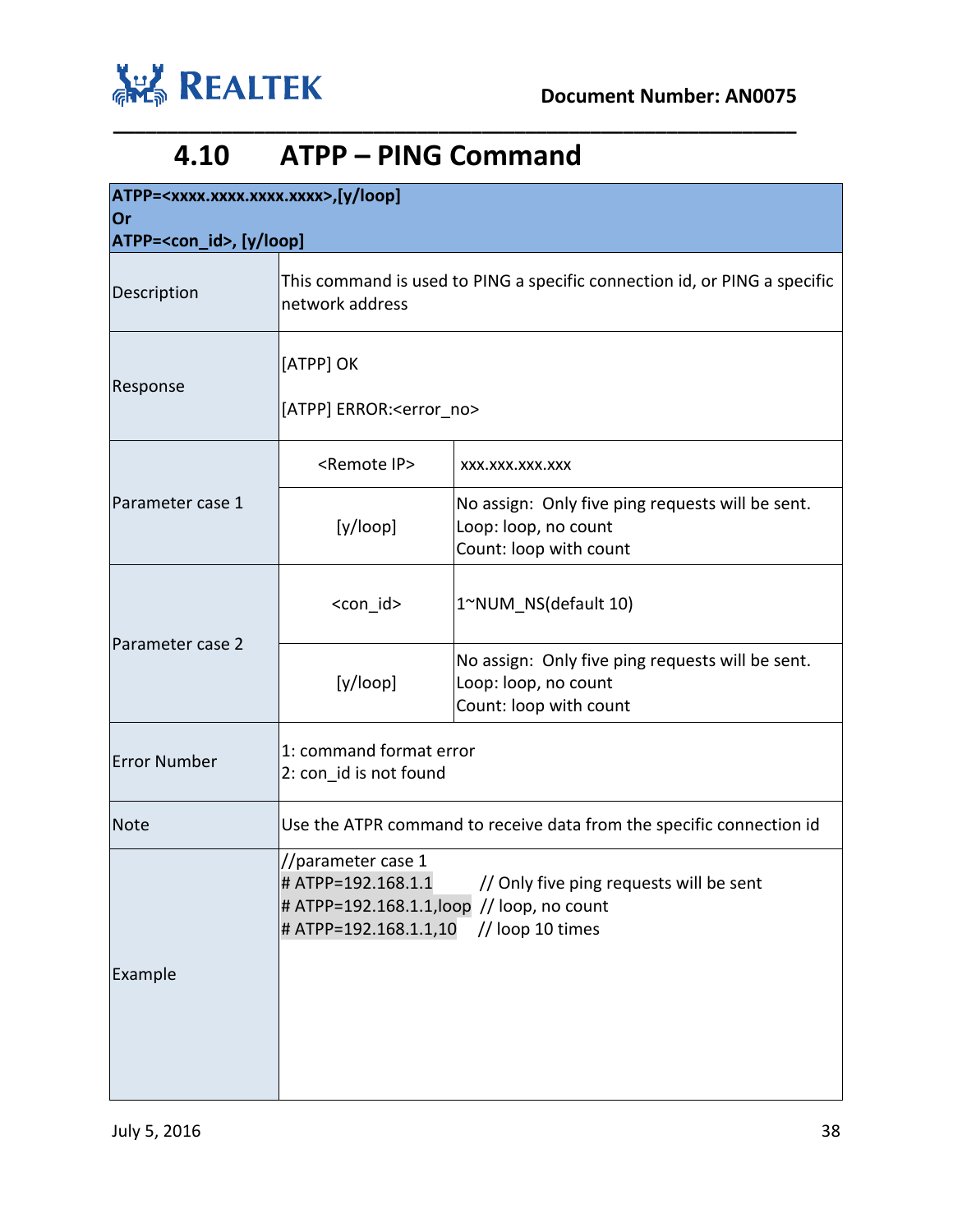

| //parameter case 2                                                                                                                                                                                                                                                                                                                                                    |  |  |
|-----------------------------------------------------------------------------------------------------------------------------------------------------------------------------------------------------------------------------------------------------------------------------------------------------------------------------------------------------------------------|--|--|
| # ATPI                                                                                                                                                                                                                                                                                                                                                                |  |  |
| con id:1,server,tcp,address:192.168.99.143,port:5001,socket:0<br>con id:2,seed,tcp,address:192.168.99.185,port:64089,socket:1<br>con id:3, server, udp, address: 192.168.99.143, port: 5002, socket: 2<br>con id:4, client, tcp, address: 192.168.99.185, port: 5001, socket: 3<br>con id:5, client, udp, address: 64.233.189.104, port: 8080, socket: 4<br>[ATPI] OK |  |  |
| $\#$ ATPP=2 //Ping TCP client(con id 4)                                                                                                                                                                                                                                                                                                                               |  |  |
| $\#$ ATPP=5 //Ping UDP server via UDP client(con id 2)                                                                                                                                                                                                                                                                                                                |  |  |
| //Ping TCP server via TCP client(con id 3)<br># ATPP=4                                                                                                                                                                                                                                                                                                                |  |  |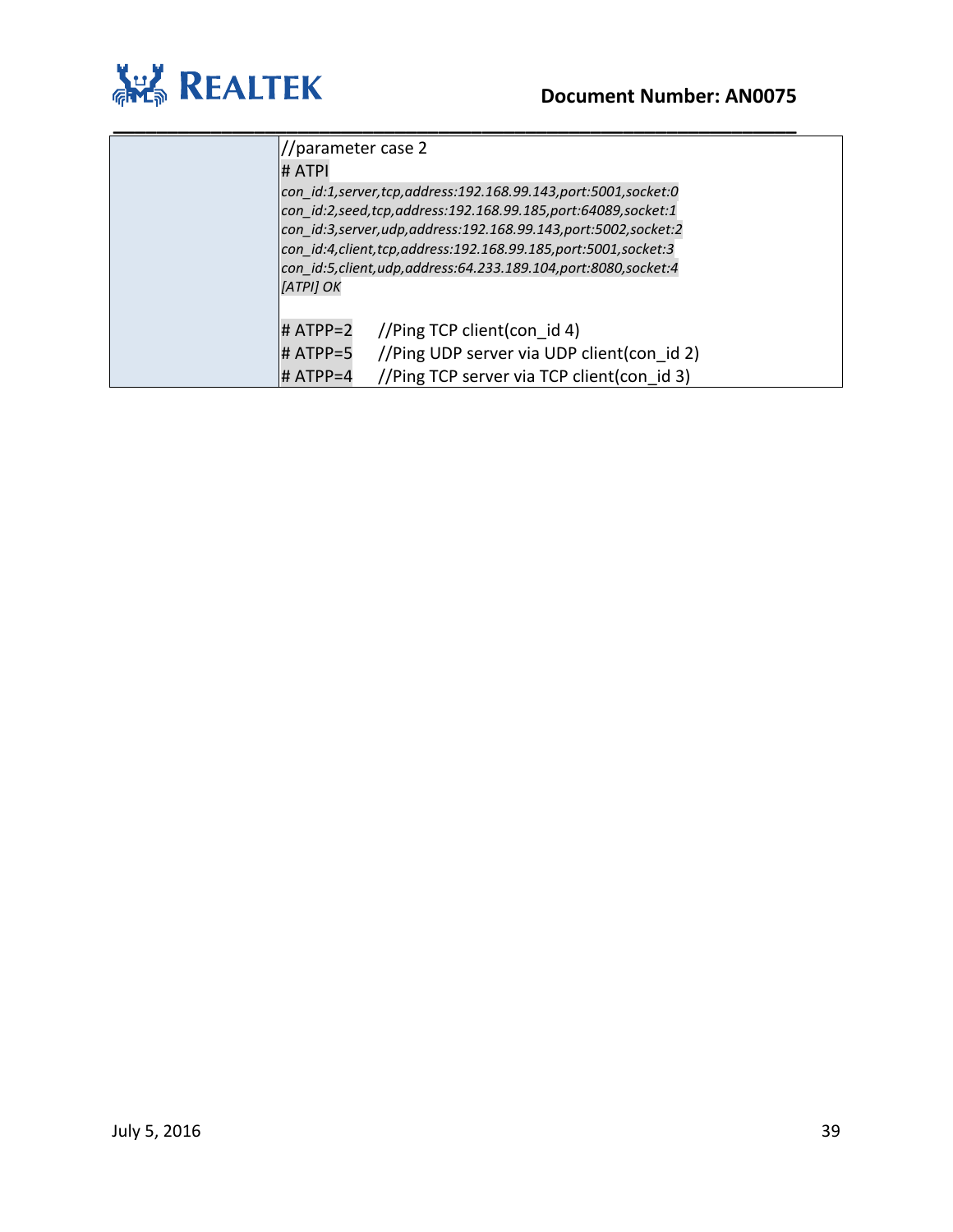

### **4.11 ATPU – Set transparent transmission mode**

<span id="page-39-0"></span>

| ATPU= <enable></enable> |                                                                                                                                                                                                                                                                                                                                                                                                                                                                                                                                                                                                                                                                                       |                                                 |  |
|-------------------------|---------------------------------------------------------------------------------------------------------------------------------------------------------------------------------------------------------------------------------------------------------------------------------------------------------------------------------------------------------------------------------------------------------------------------------------------------------------------------------------------------------------------------------------------------------------------------------------------------------------------------------------------------------------------------------------|-------------------------------------------------|--|
| Description             | This command is used to set transparent transmission(TT) mode                                                                                                                                                                                                                                                                                                                                                                                                                                                                                                                                                                                                                         |                                                 |  |
| Response                | [ATPU] OK<br>[ATPU] ERROR: <error no=""></error>                                                                                                                                                                                                                                                                                                                                                                                                                                                                                                                                                                                                                                      |                                                 |  |
| Parameter               | <enable></enable>                                                                                                                                                                                                                                                                                                                                                                                                                                                                                                                                                                                                                                                                     | $ 1:$ enable TT mode (only "1" is valid by now) |  |
| <b>Error Number</b>     | 1: command parameter error<br>2: no connection found when try to enter TT mode<br>3: cannot enter TT mode if it's server connection<br>4: more than one connection when try to enter TT mode<br>5: start TT task failed                                                                                                                                                                                                                                                                                                                                                                                                                                                               |                                                 |  |
| <b>Note</b>             | Once the TT mode is enabled, only one TCP/UDP client connection can be                                                                                                                                                                                                                                                                                                                                                                                                                                                                                                                                                                                                                |                                                 |  |
| Example                 | created.<br>//For TT(transparent transmission) mode<br># ATPD=0 //close all connectiosn<br>[ATPD] OK<br># ATPC=0,192.168.99.101,5001 //create TCP client, single connection<br>[ATPC] OK<br>[ATPC] con_id=1<br># ATPU=1 //enter TT mode<br>//20ms interval between sending packets<br>//auto recv mode is also enabled<br>[ATPU] OK<br>//enter data transmission mode, any input is treated as data to send,<br>//besides the uart echo is turned off, which means any input character<br>//won't have uart echo<br>Hello Realtek! //first packet<br>(wait for 20ms)<br>Hello Realtek! //second packet<br>(wait for 20ms)<br>---- //input four hyphens("-") to return to command mode |                                                 |  |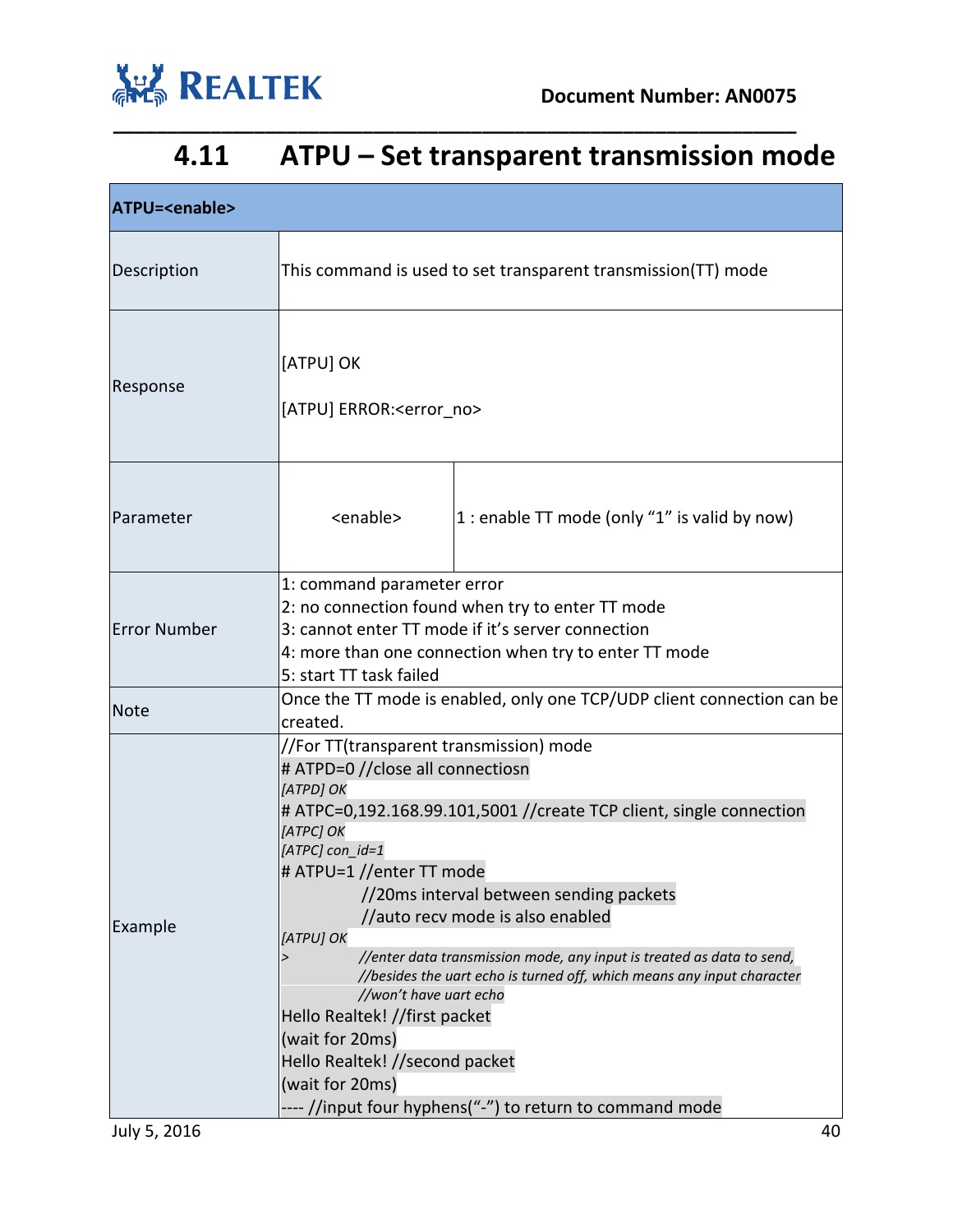

#### **Document Number: AN0075**

*# //return to command mode now, auto recv is disabled, uart echo is turned on*